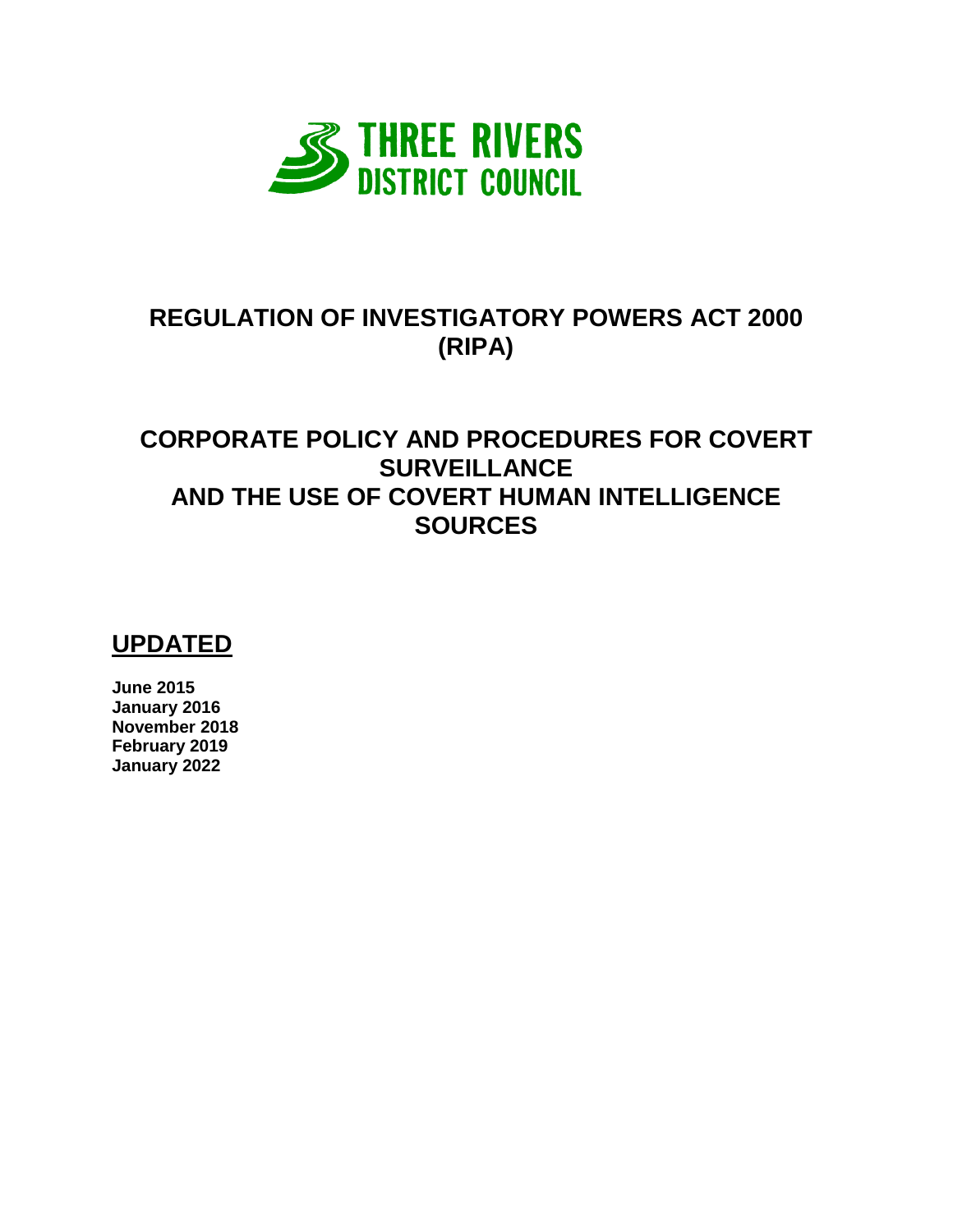# **CONTENTS PAGE**

# **Page No**

| A            |                                                                 |
|--------------|-----------------------------------------------------------------|
| B            |                                                                 |
| C            |                                                                 |
| D            |                                                                 |
| Е            |                                                                 |
| F            | Conduct and Use of a Covert Human Intelligence Source (CHIS) 15 |
| G            |                                                                 |
| н            |                                                                 |
| $\mathbf{I}$ |                                                                 |
| J            |                                                                 |
| K            |                                                                 |
|              |                                                                 |
|              |                                                                 |
|              |                                                                 |

## **NB:**

The Regulation of Investigatory Powers Act 2000 ('RIPA') refers to 'Designated Officers'. For ease of understanding an application within Three Rivers DC, this Corporate Policy & Procedures Document refers to 'Authorising Officers'. Furthermore, such Officers can only act under RIPA if they have been duly authorised by the Council's Chief Executive. For the avoidance of doubt, therefore, all references to duly Authorised Officers refer to 'Designated Officers' under RIPA.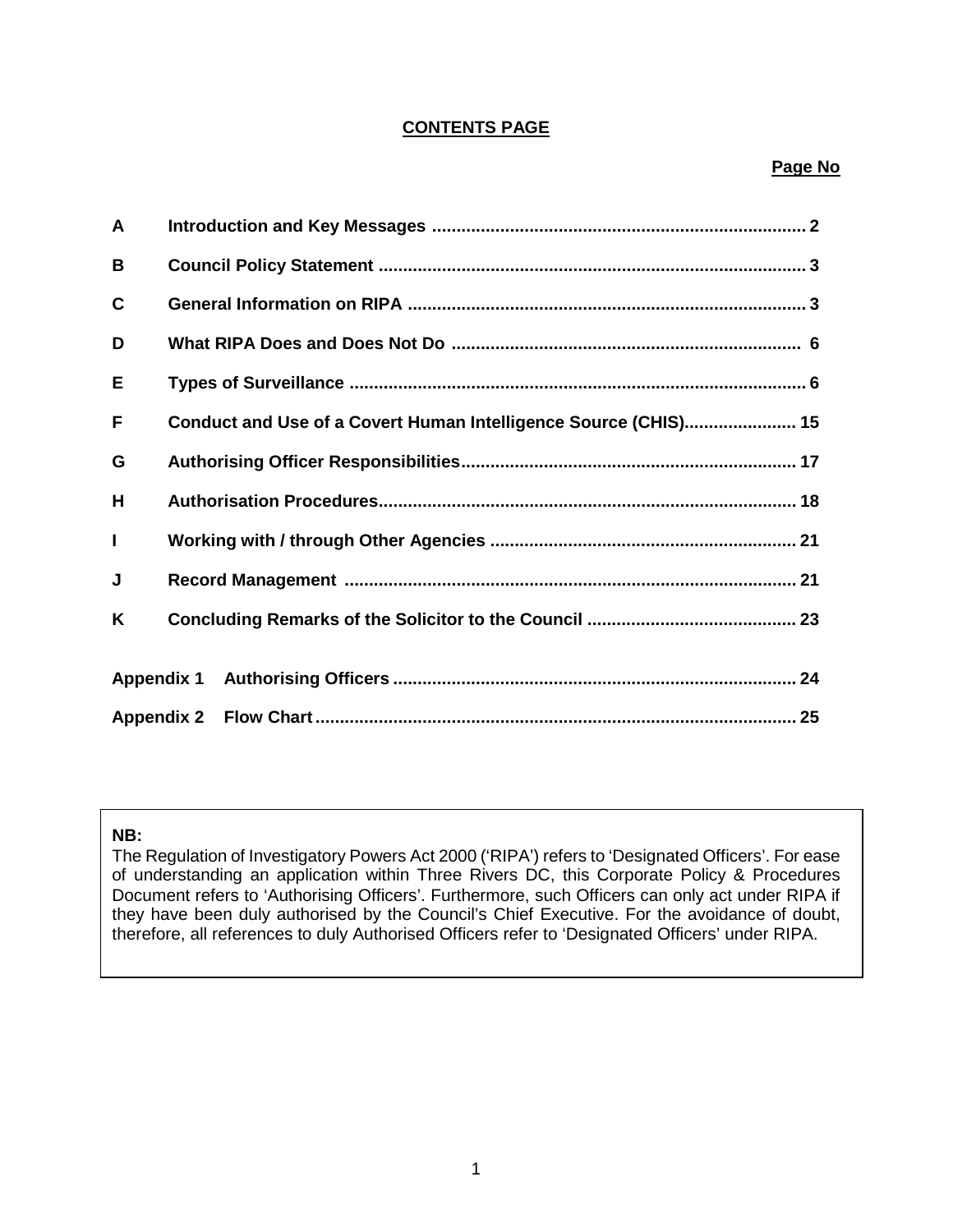#### **A. Introduction and Key Messages**

- 1. This Corporate Policy & Procedures Document is based upon the requirements of The Regulation of Investigatory Powers Act 2000 ('RIPA'), The Protection of Freedoms Act 2012 and the revised Codes of Practice issued by the Home Office pursuant to Section 71 of RIPA and which came into effect on  $6<sup>th</sup>$  April 2010, February 2014, and August 2018. The authoritative position on RIPA is, of course, the Act itself, regulations and the Home Office's Codes of Practice on Covert Surveillance and Covert Human Intelligence Sources. Any officer who is unsure about any aspect of this document should contact, at the earliest possible opportunity, the Solicitor to the Council, for advice and assistance. The revised Codes of Practice can be downloaded from the Home Office web site.
- 2. This document and the related forms can be found on the Council's Intranet.
- 3. The Council will maintain, and the Solicitor to the Council will check, the Corporate Register of all RIPA authorisations, reviews, renewals, cancellations and rejections. It is the responsibility of the relevant Authorising Officer, however, to place all RIPA authorisations, reviews, renewals, cancellations and rejections on the Corporate Register within 1 week of the relevant authorisation, review, renewal, cancellation or rejection.
- 4. Officers who; undertake surveillance, or who manage CHIS's, or who are Authorising Officers, have the responsibility of reporting to the Solicitor to the Council any situations where direct surveillance or CHIS activity has been undertaken without having obtained the appropriate authority/warrant within one working day of the event having been brought to their attention. It will be the responsibility of the Solicitor to the Council to investigate and to report the matter to the Investigatory Powers Commissioner no later than 10 working days from the date the event occurred.
- 5. RIPA, The Protections Of Freedoms Act Regulations, the Codes of Practice, and this document are important for the effective and efficient operation of the Council's actions with regard to covert surveillance and Covert Human Intelligence Sources. This document will, therefore, be kept under review by the Solicitor to the Council. Authorising Officers must bring any suggestions for continuous improvement of this document to the attention of the Solicitor to the Council at the earliest possible opportunity.
- 6. If you are in any doubt on RIPA, the Codes of Practice, this document, or the related legislative provisions, please consult the Solicitor to the Council.
- 7. Local authorities investigating criminal offences have powers to gain access to communications data – that is, information held by telecommunication or postal service providers about the use of their services by persons who are the subject of criminal investigations. Three Rivers DC have a separate policy which is available on the Council's intranet. In using such powers, officers must always have regard to the Home Office Guidance - Acquisition and Disclosure of Communications Data Code of Practice: [https://assets.publishing.service.gov.uk/government/uploads/system/uploads/attachment](https://assets.publishing.service.gov.uk/government/uploads/system/uploads/attachment_data/file/757850/Communications_Data_Code_of_Practice.pdf) [\\_data/file/757850/Communications\\_Data\\_Code\\_of\\_Practice.pdf](https://assets.publishing.service.gov.uk/government/uploads/system/uploads/attachment_data/file/757850/Communications_Data_Code_of_Practice.pdf)
- 8. The Council has had regard to the Codes of Practice produced by the Home Office in preparing this guidance. If any doubt arises, the Home Office Codes of Practice should be consulted. CHIS and Covert Surveillance Codes of Practice: [https://www.gov.uk/government/publications/covert-surveillance-and-covert-human](https://www.gov.uk/government/publications/covert-surveillance-and-covert-human-intelligence-sources-codes-of-practice)[intelligence-sources-codes-of-practice](https://www.gov.uk/government/publications/covert-surveillance-and-covert-human-intelligence-sources-codes-of-practice)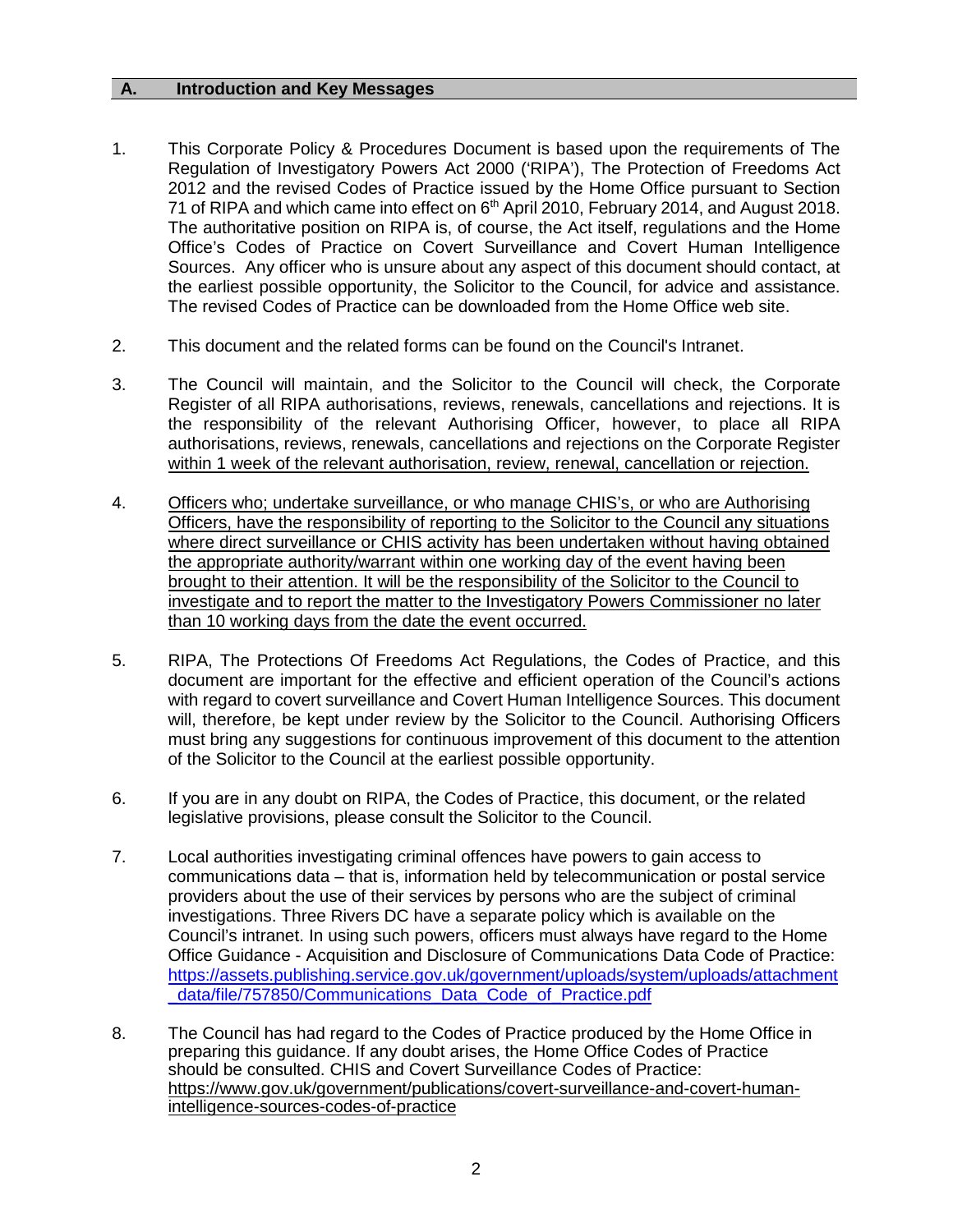In addition, further guidance in respect of the judicial approval process and the crime threshold has been issued by the Home Office: <https://www.gov.uk/government/publications/changes-to-local-authority-use-of-ripa>

Furthermore, the Investigatory Powers Commissioners Procedures Guidance can be found on the shared network under Ripa. This guidance is available to all those who need to access it in order to apply for and to grant authorisations for covert activities. It is also available to those who have oversight or other management responsibilities associated with the use of covert tactics. This document MUST NOT be published on the Internet or through any other type of publicly available media.

## **B. Three Rivers District Council Policy Statement**

1. The Council takes seriously its statutory responsibilities under the Regulation of Investigatory Powers Act 2000, and will at all times act in accordance with the law and take necessary and proportionate action in these types of enforcement matters involving the use of covert surveillance. In that regard the Solicitor to the Council is duly authorised by the Council's Leadership Team as the Council's 'Senior Responsible Officer' with responsibility to keep this Policy and Procedures document up to date and to amend, delete, add or substitute relevant provisions as necessary.

## **C. General Information on RIPA**

- 1. The Human Rights Act 1998 (which incorporated the European Convention on Human Rights into UK law) requires the Council, and organisations working on its behalf, to respect the private and family life of the citizen, his/her home and his/her correspondence.
- 2. This is not an absolute right, but a qualified right. Accordingly, in certain circumstances, the Council, as a Relevant Public Authority under RIPA, may interfere in the citizen's right to privacy mentioned above, if such interference is: -
	- (a) **in accordance with the law;**
	- (a) **necessary** (as defined in this document); **and**
	- (b) **proportionate** (as defined in this document).
- 3. Local authorities can only authorise the use of directed surveillance under RIPA to prevent or detect criminal offences that are either punishable, whether on summary conviction or indictment, by a maximum term of at least 6 months imprisonment **or** are related to the underage sale of alcohol and tobacco or nicotine inhaling products. Local authorities **cannot** authorise directed surveillance for the purpose of preventing disorder unless this involves a criminal offence(s) punishable (whether on summary conviction or indictment) by a maximum term of at least 6 months' imprisonment. Local authorities are no longer able to orally authorise the use of RIPA techniques. All authorisations must be made in writing and require JP (Magistrates) approval. *(See chapter 4 para 4.42 to 4.47 of the Home Office Covert Surveillance and Property Interference Revised Code of Practice, August 2018).*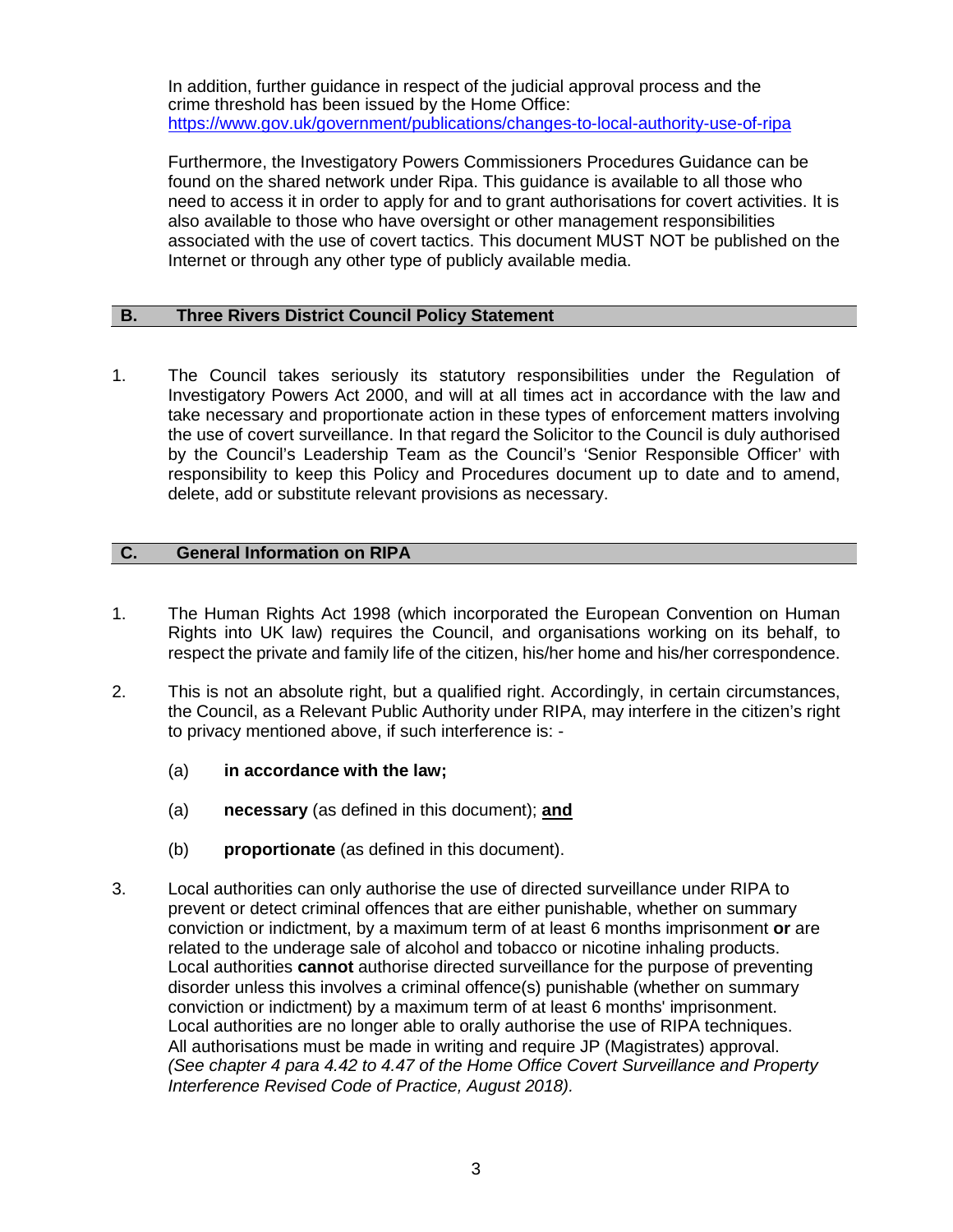Directed surveillance is covert surveillance that is not intrusive and is carried out in relation to a specific investigation or operation in such a manner as is likely to result in the obtaining of private information about any person (other than by way of an immediate response to events or circumstances such that it is not reasonably practicable to seek authorisation under RIPA). *(See chapter E below).*

Local authorities can only use RIPA in relation to their 'core functions' i.e, the 'specific public functions' undertaken by a particular authority in contrast to the 'ordinary functions' undertaken by all authorities (e.g. employment issues). *(See chapter E, section 15, below).*

The internet may be used for intelligence gathering and/or as a surveillance tool. Local authority officers covertly conducting online monitoring or investigations (including Social Media) for the purpose of a specific investigation or operation which is likely to result in the obtaining of private information about a person or group need to consider if authorisation for directed surveillance under RIPA is required, if RIPA applies. *(See chapter E, section 11, below, this includes details of when CHIS authorisation may be needed for online activity)*

- 4. RIPA provides a statutory mechanism for authorising **covert surveillance** and the use of a **'covert human intelligence source' ('CHIS').** A CHIS is a person used by the Council to establish or maintain a personal or other relationship with another person for the covert purpose of obtaining information (e.g. undercover agents). RIPA seeks to ensure that any interference with an individual's right under the Human Rights Act 1998 is **necessary** and **proportionate**. In doing so, RIPA seeks to ensure both the public interest and the human rights of individuals are suitably balanced.
- 5. Directly employed Council staff and external agencies working for the Council are covered by RIPA for the time they are working for the Council. All external agencies must, therefore, comply with RIPA and the work carried out by agencies on the Council's behalf must be properly authorised by one of the Council's designated Authorising Officers. Authorising Officers are those whose posts appear in **Appendix 1** to this document and, duly added to or substituted by the Chief Executive.
- 6. If the correct RIPA procedures are not followed; evidence may be disallowed by the courts, a complaint of maladministration could be made to the Ombudsman, the matter must be reported, by the Solicitor to the Council, to the Investigatory Powers Commissioner, and/or the Council could be ordered to pay compensation. Such action would, of course, harm the reputation of the Council and will, undoubtedly, be the subject of adverse press and media interest. It is essential, therefore, that all Council staff involved with RIPA comply with this document and any further guidance that may be issued, from time to time, by the Solicitor to the Council.
- 7. A flowchart of the procedures to be followed appears at **Appendix 2**.

## 8. **Necessity and proportionality**

8.1 The authorising officer must believe that the surveillance activities which are being authorised are **necessary for the purpose of preventing or detecting crime, and that the offence being investigated is one either punishable by at least 6 months imprisonment or one related to the underage sale of alcohol, tobacco or nicotine inhaling products.** This is the only statutory ground available for local authorities for the use of covert surveillance. The authorising officer must also believe that the surveillance activities are **proportionate** to what is sought to be achieved by carrying them out. This involves balancing the seriousness of the intrusion into the privacy of the person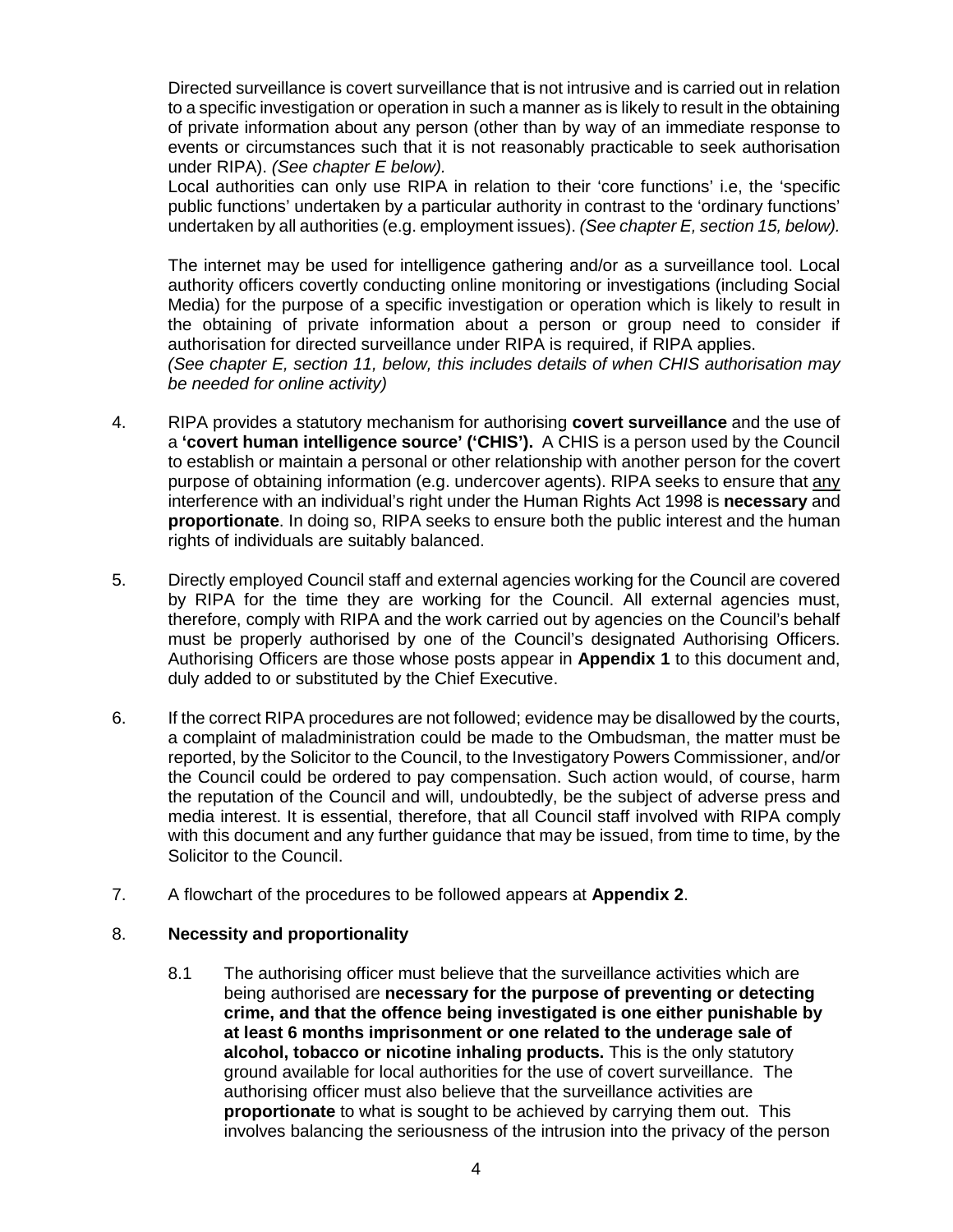who is the subject of the operation (or any other person who may be affected) against the need for the surveillance in investigative and operational terms.

- 8.2 The authorisation will not be proportionate if it is excessive in the overall circumstances of the case. Each action authorised should bring an expected benefit to the investigation or operation and should not be disproportionate or arbitrary. The fact that a suspected offence may be serious will not alone render intrusive actions proportionate.
- 8.3 The following elements of proportionality should therefore be considered:
	- Balancing the size and scope of the proposed activity and the potential intrusion into the subject's personal life against the gravity and extent of the perceived crime or offence;
	- Explaining how and why the methods to be adopted will cause the least possible intrusion on the subject and others;
	- Considering whether the activity is an appropriate use of RIPA and a reasonable way, having considered all reasonable alternatives, of obtaining the necessary result;
	- Evidencing, as far as reasonably practicable, what other methods had been considered and why they were not used

#### 9. **Collateral intrusion**

Before authorising applications for directed surveillance, the authorising officer should also take into account the risk of obtaining private information about persons who are not the subjects of the surveillance (members of the subject's family for example). This is referred to as collateral intrusion. All applications should include an assessment of the risk of collateral intrusion and details of any measures taken to limit this. The same proportionality tests apply to the likelihood of collateral intrusion as to intrusion into the privacy of the intended subject of the surveillance. The authorising officer must therefore consider fully the proportionality of the proposed actions.

#### 10. **Magistrates' Approval**

Before any authorisation for directed surveillance can be implemented the Authorising Officer must obtain the approval of a Justice of the Peace.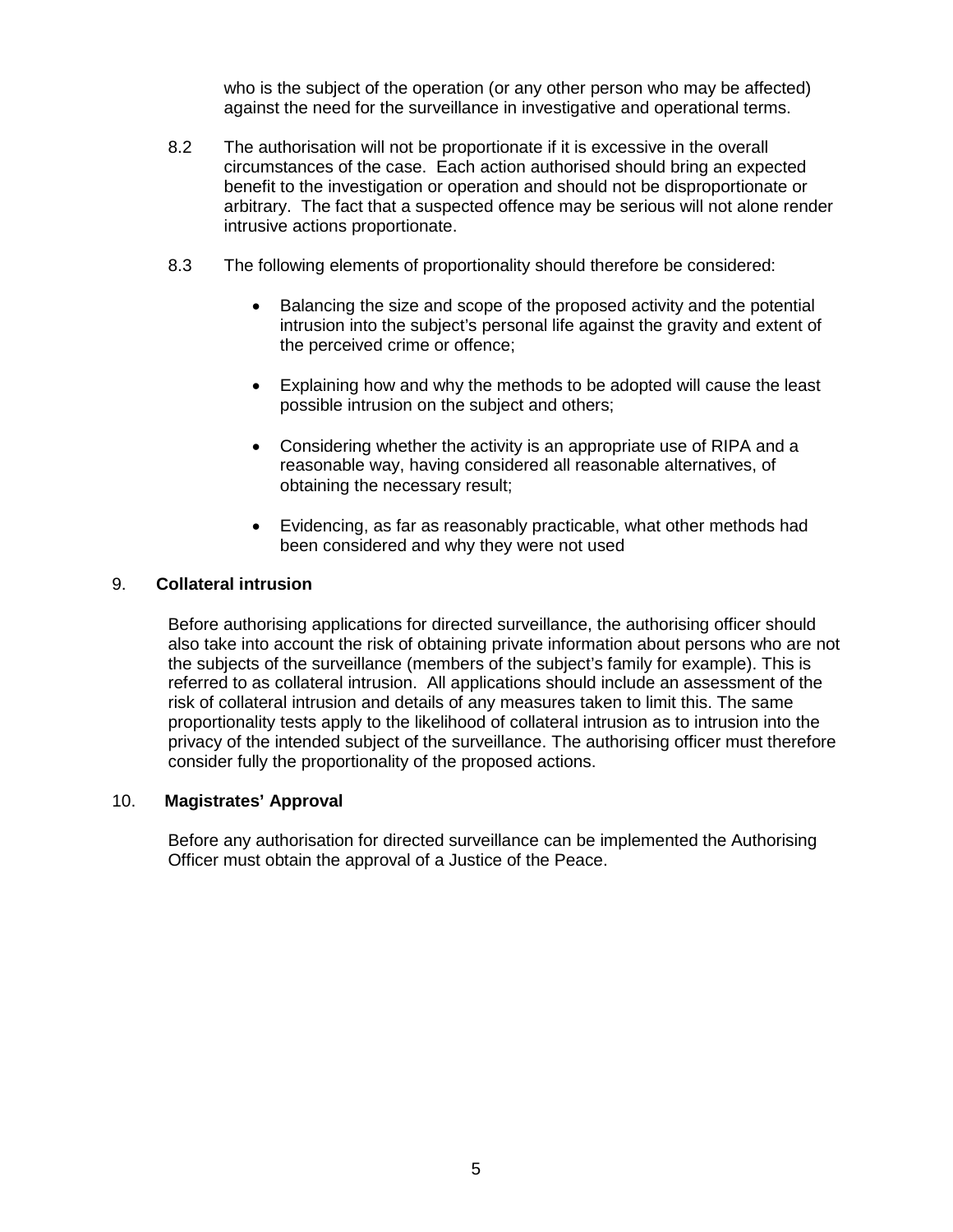#### **D. What RIPA Does and Does Not Do**

#### **As per paragraph 70 of the OSC (now IPCO) Procedures & Guidance 2016;**

An authorisation under Part 2 of RIPA makes authorised surveillance lawful but does not make unauthorised surveillance unlawful. Whilst not an obligation there is an expectation that Part 2 covert surveillance is authorised.

#### 1. **RIPA does**:

- Require prior authorisation, from the Councils authorising officer and Magistrates' Court, of directed surveillance.
- Prohibit the Council from carrying out intrusive surveillance.
- Require authorisation for the conduct and use of a CHIS
- Require safeguards for the conduct and use of a CHIS.

#### 2. **RIPA does not**:

- Prejudice or dis-apply any existing powers available to the Council to obtain information by any means not involving conduct that may be authorised under RIPA. For example, it does not affect the Council's current powers to obtain information via the DVLA, or to get information from the Land Registry as to the ownership of a property.
- 3. If the Authorising Officer or any Applicant is in any doubt, s/he should ask the Solicitor to the Council BEFORE any directed surveillance and/or CHIS is authorised, renewed, cancelled or rejected.

#### **E. Types of Surveillance**

#### 1. **'Surveillance'** includes;

- Monitoring, observing or listening to persons, their movements, conversations, or other activities or communications, including online and social media activities.
- Recording any information obtained in the course of authorised surveillance.
- Surveillance, by or with, the assistance of appropriate and approved surveillance device(s).

#### **Surveillance can be overt or covert.**

#### 2. **Overt Surveillance**

Most of the surveillance carried out by the Council will be done overtly – there will be nothing secretive, clandestine or hidden about it. In many cases, Officers will be behaving in the same way as a normal member of the public (e.g. in the case of most test purchases), and/or will be going about Council business openly (e.g. the Park Rangers patrolling the Parks).

3. Similarly, surveillance will be overt if the subject has been told it will happen (e.g. where a noisemaker is warned (preferably in writing) that noise will be recorded if the noise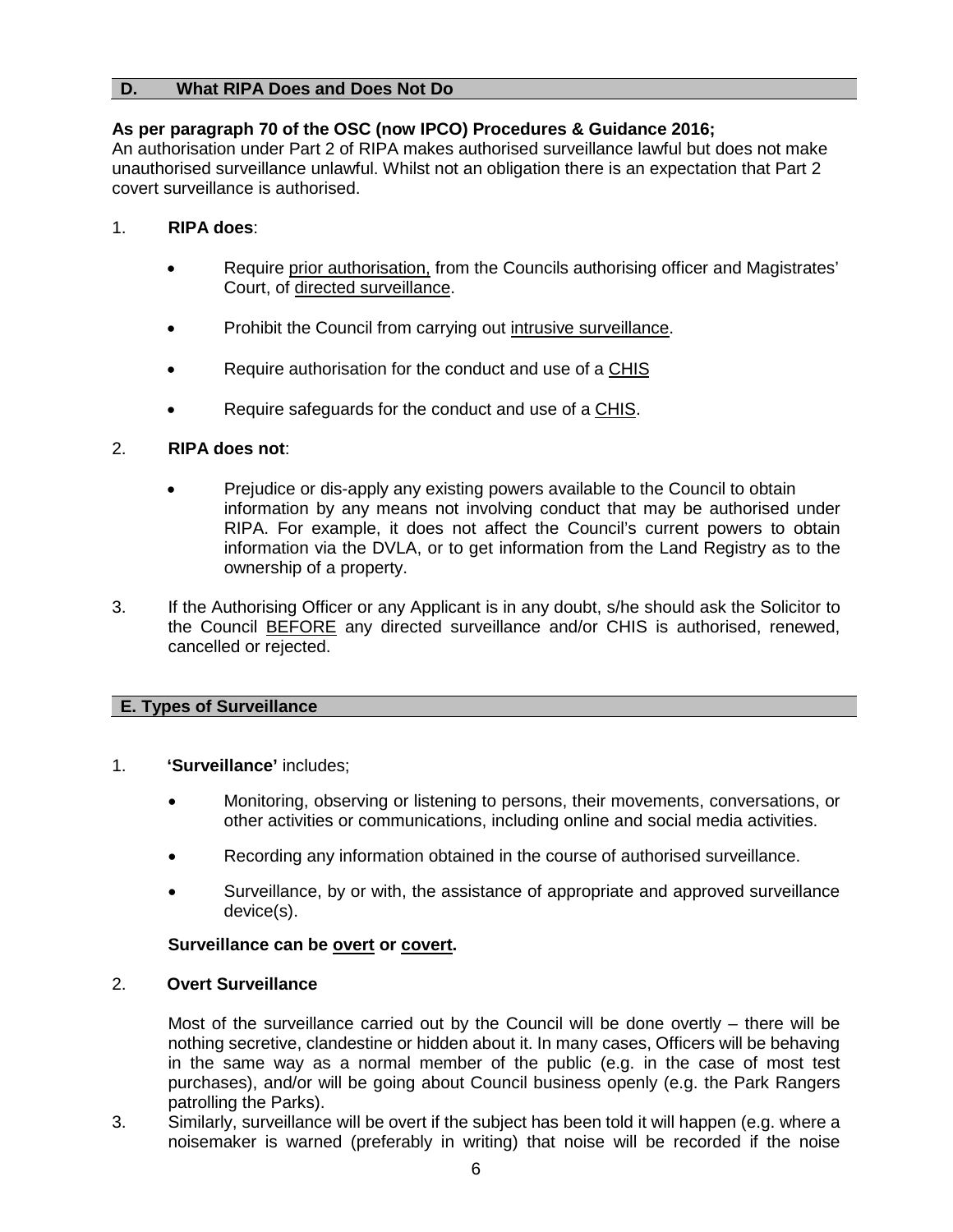continues, or where an entertainment licence is issued subject to conditions, and the licensee is told that officers may visit without notice or identifying themselves to the owner/proprietor to check that the conditions are being met.

## 4. **Covert Surveillance**

Surveillance is covert if, and only if, it is carried out in a manner calculated to ensure that any persons who are subject to the surveillance are unaware that it is or may be taking place. (Section 26(9)(a) of RIPA).

5. RIPA regulates directed surveillance, intrusive surveillance (the Council cannot carry out **intrusive surveillance**) and the use of Covert Human Intelligence Sources (CHIS).

#### 6. **Directed Surveillance**

Directed Surveillance is surveillance which: -

- Is covert; and
- Is not intrusive surveillance (see definition below **the Council must not carry out any intrusive surveillance**);
- Is not carried out in an immediate response to events which would otherwise make seeking authorisation under RIPA unreasonable, e.g. spotting something suspicious and continuing to observe it; and
- It is undertaken for the purpose of a **specific investigation** or operation in a manner **likely to obtain private information** about an individual (whether or not that person is specifically targeted for purposes of an investigation). (*Section 26(10) of RIPA).*

#### 7. **Private information**

The 2000 Act states that private information includes any information relating to a person's private or family life. As a result, private information is capable of including any aspect of a person's private or personal relationship with others, such as family and professional or business relationships. Information which is non-private may include publicly available information such as books, newspapers, journals, TV and radio broadcasts, newswires, web sites, mapping imagery, academic articles, conference proceedings, business reports, and more. Such information may also include commercially available data where a fee may be charged, and any data which is available on request or made available at a meeting to a member of the public. Nonprivate data will also include the attributes of inanimate objects such as the class to which a cargo ship belongs.

Whilst a person may have a reduced expectation of privacy when in a public place, covert surveillance of that person's activities in public may still result in the obtaining of private information. This is likely to be the case where that person has a reasonable expectation of privacy even though acting in public and where a record is being made by the Council of that person's activities for future consideration or analysis. Surveillance of publicly accessible areas of the internet should be treated in a similar way, recognising that there may be an expectation of privacy over information which is on the internet, particularly where accessing information on social media websites. See section 11 below for further guidance about the use of the internet as a surveillance tool. *Example: Two people holding a conversation on the street or in a bus may have a reasonable expectation of privacy over the contents of that conversation, even though*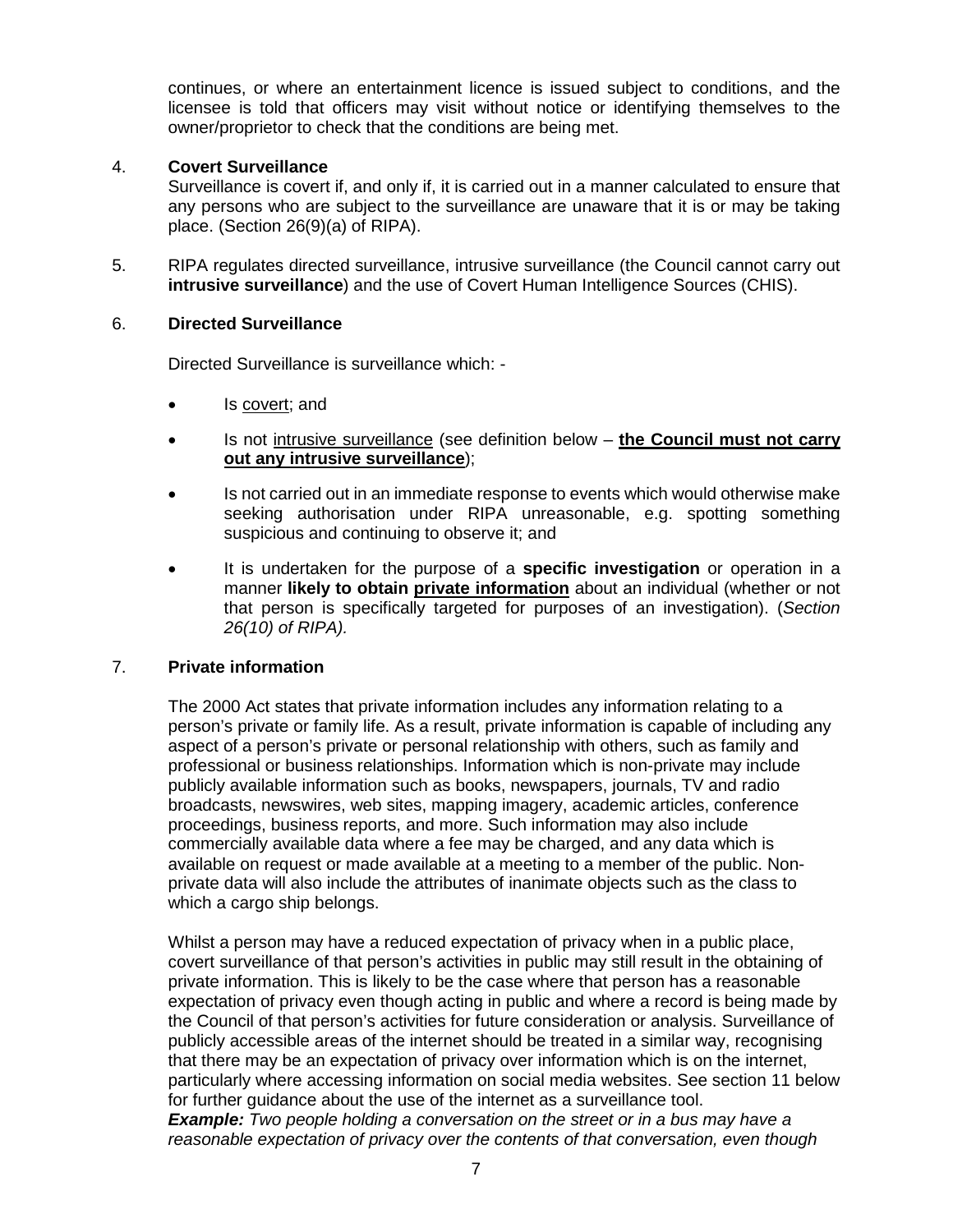*they are associating in public. The contents of such a conversation should therefore still be considered as private information. A directed surveillance authorisation would therefore be appropriate for the Council to record or listen to the conversation as part of a specific investigation or operation.*

Private life considerations are particularly likely to arise if several records are to be analysed together in order to establish, for example, a pattern of behaviour, or if one or more pieces of information (whether or not available in the public domain) are covertly (or in some cases overtly) obtained for the purpose of making a permanent record about a person or for subsequent data processing to generate further information. In such circumstances, the totality of information gleaned may constitute private information even if individual records do not. Where such conduct includes covert surveillance, a directed surveillance authorisation may be considered appropriate.

*Example: Council officers wish to drive past a café for the purposes of obtaining a photograph of the exterior. Reconnaissance of this nature is not likely to require a directed surveillance authorisation as no private information about any person is likely to be obtained or recorded. However, if the Council wished to repeat the exercise, for example to establish a pattern of occupancy of the premises by any person, the accumulation of information is likely to result in the obtaining of private information about that person and a directed surveillance authorisation would be required.* 

Prolonged surveillance targeted on a single person will undoubtedly result in the obtaining of private information about him/her and others that s/he comes into contact, or associates, with.

Private information may include personal data, such as names, telephone numbers and address details. Where such information is acquired by means of covert surveillance of a person having a reasonable expectation of privacy, a directed surveillance authorisation is appropriate.

8. Similarly, although overt town centre CCTV cameras do not normally require authorisation, if a particular camera is being used for a specific purpose, which involves prolonged surveillance on a particular person, authorisation will be required. The way a person runs his/her business may also reveal information about his or her private life and the private lives of others. *(Also see section 16 below).*

## 9. **Confidential information**

Special consideration must be given to authorisations that involve confidential personal information. Where such material has been acquired and retained, the matter should be reported to the Solicitor to the Council so that s/he can inform the Investigatory Powers Commissioner's Office (IPCO) or Inspector during his next inspection and the material made available to him if requested.

Confidential personal information is information held in confidence relating to the physical or mental health or spiritual counselling of a person (whether living or dead) who can be identified from it. Such information, which can include both oral and written communications, is held in confidence if it is held subject to an express or implied undertaking to hold it in confidence or it is subject to a restriction on disclosure or an obligation of confidentiality contained in existing legislation.

Examples include consultations between a health professional and a patient, or information from a patient's medical records.

10. For the avoidance of doubt, only those Officers, designated to be 'Authorising Officers' and identified in Appendix 1 for the purpose of RIPA, can authorise an application for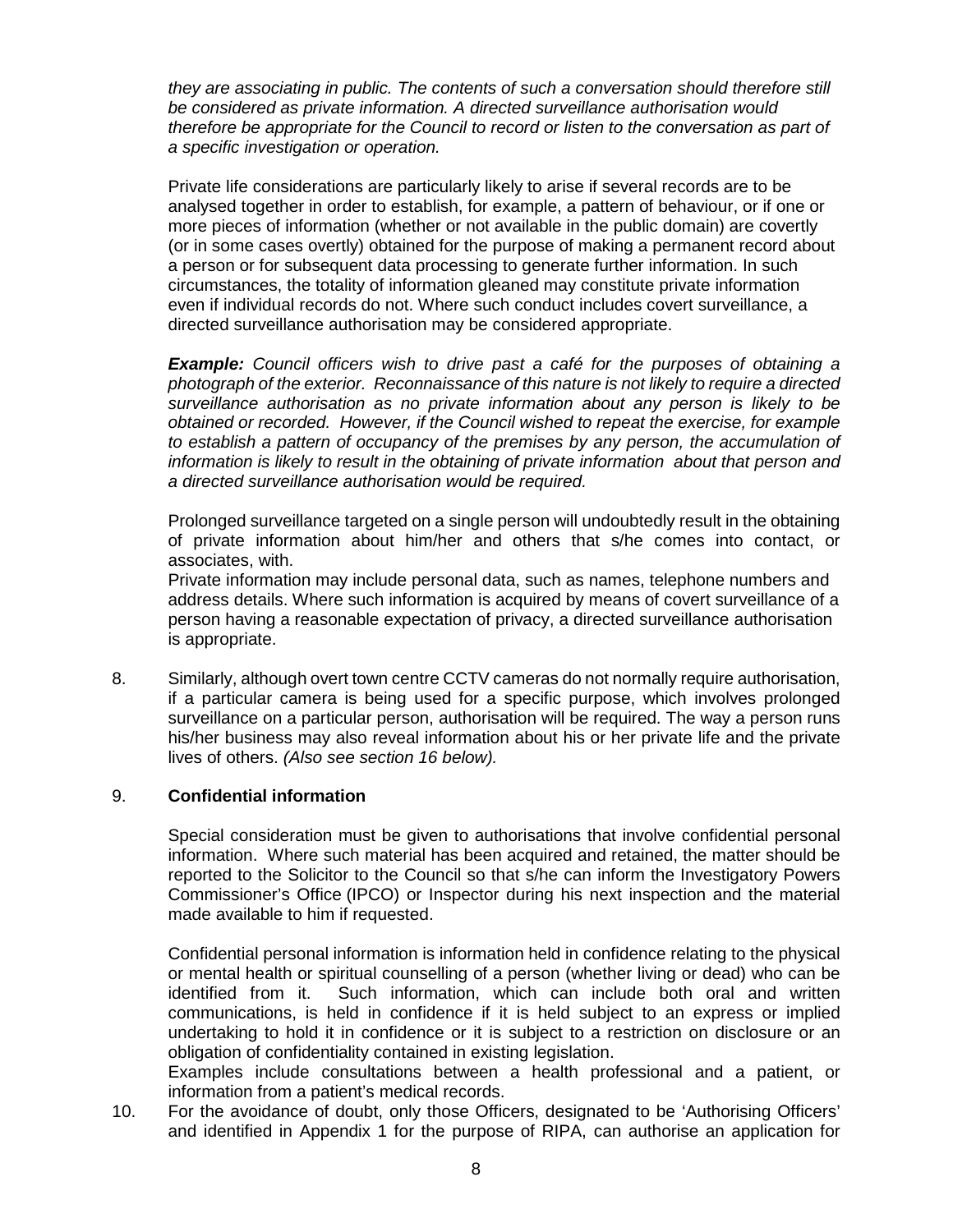'Directed Surveillance' if, and only if, the RIPA authorisation procedures detailed in this document are followed.

**Only the Chief Executive can authorise applications for covert surveillance when knowledge of confidential information is likely to be acquired.**

#### 11. **Online covert activity**

- 11.1 The growth of the internet, and the extent of the information that is now available online, presents new opportunities for Local Authorities to view or gather information which may assist them in preventing or detecting crime or carrying out other statutory functions, as well as in understanding and engaging with the public they serve. It is important that Local Authorities are able to make full and lawful use of this information for their statutory purposes. Much of it can be accessed without the need for RIPA authorisation; use of the internet prior to an investigation should not normally engage privacy considerations. But if the study of an individual's online presence becomes persistent, or where material obtained from any check is to be extracted and recorded and may engage privacy considerations, RIPA authorisations may need to be considered. The following guidance is intended to assist council officers in identifying when such authorisations may be appropriate.
- 11.2 The internet may be used for intelligence gathering and/or as a surveillance tool. Where online monitoring or investigation is conducted covertly for the purpose of a specific investigation or operation and is likely to result in the obtaining of private information about a person or group, an authorisation for directed surveillance should be considered, as set out elsewhere in this code. Where a person acting on behalf of the Council is intending to engage with others online without disclosing his or her identity, a CHIS authorisation may be needed *(paragraphs 4.10 to 4.16 of the Covert Human Intelligence Sources code of practice provide detail on where a CHIS authorisation may be available for online activity).*
- 11.3 In deciding whether online surveillance should be regarded as covert, consideration should be given to the likelihood of the subject(s) knowing that the surveillance is or may be taking place. Use of the internet itself may be considered as adopting a surveillance technique calculated to ensure that the subject is unaware of it, even if no further steps are taken to conceal the activity. Conversely, where the Council has taken reasonable steps to inform the public or particular individuals that the surveillance is or may be taking place, the activity may be regarded as overt and a directed surveillance authorisation will not normally be available.
- 11.4 As set out in paragraph 11.5 below, depending on the nature of the online platform, there may be a reduced expectation of privacy where information relating to a person or group of people is made openly available within the public domain, however in some circumstances privacy implications still apply. This is because the intention when making such information available was not for it to be used for a covert purpose such as investigative activity. This is regardless of whether a user of a website or social media platform has sought to protect such information by restricting its access by activating privacy settings.
- 11.5 Where information about an individual is placed on a publicly accessible database, for example the telephone directory or Companies House, which is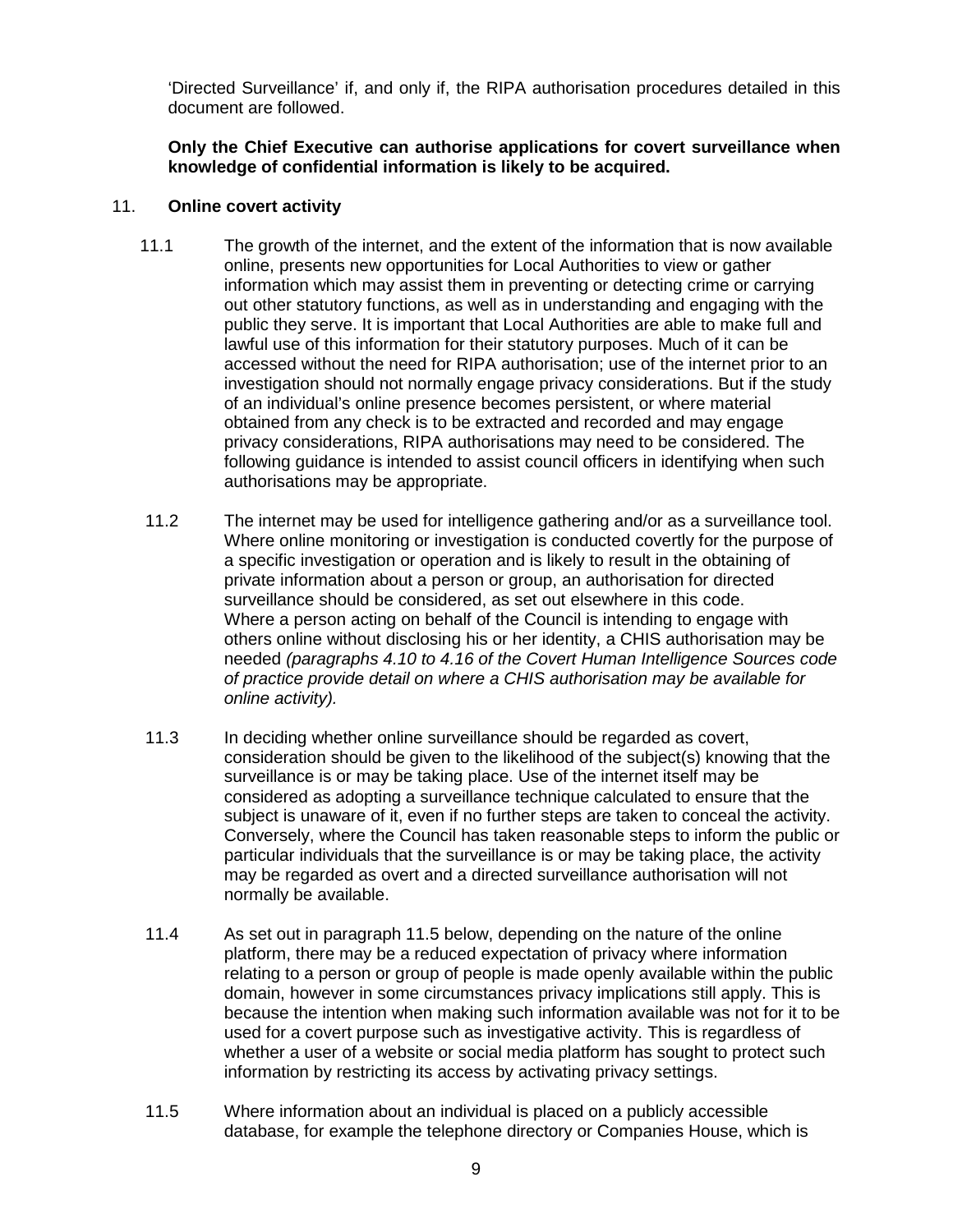commonly used and known to be accessible to all, they are unlikely to have any reasonable expectation of privacy over the monitoring by the Council of that information. Individuals who post information on social media networks and other websites whose purpose is to communicate messages to a wide audience are also less likely to hold a reasonable expectation of privacy in relation to that information.

11.6 Whether the Council interferes with a person's private life includes a consideration of the nature of the public authority's activity in relation to that information. Simple reconnaissance of such sites (i.e. preliminary examination with a view to establishing whether the site or its contents are of interest) is unlikely to interfere with a person's reasonably held expectation of privacy and therefore is not likely to require a directed surveillance authorisation. But where the Council is systematically collecting and recording information about a particular person or group, a directed surveillance authorisation should be considered. These considerations apply regardless of when the information was shared online. *(See section 7 above)*.

*Example 1: A council officer undertakes a simple internet search on a name, address or telephone number to find out whether a subject of interest has an online presence. This is unlikely to need an authorisation. However, if having found an individual's social media profile or identity, it is decided to monitor it or extract information from it for retention in a record because it is relevant to an investigation or operation, authorisation should then be considered.* 

*Example 2: A council officer makes an initial examination of an individual's online profile to establish whether they are of relevance to an investigation. This is unlikely to need an authorisation. However, if during that visit it is intended to extract and record information to establish a profile including information such as identity, pattern of life, habits, intentions or associations, it may be advisable to have in place an authorisation even for that single visit. (As set out in the following paragraph, the purpose of the visit may be relevant as to whether an authorisation should be sought.)*

*Example 3: The Council undertakes general monitoring of the internet in circumstances where it is not part of a specific, ongoing investigation or operation to identify themes, trends, possible indicators of criminality or other factors that may influence operational strategies or deployments. This activity does not require RIPA authorisation. However, when this activity leads to the discovery of previously unknown subjects of interest, once it is decided to monitor those individuals as part of an ongoing operation or investigation, authorisation should be considered.*

- 11.7 In order to determine whether a directed surveillance authorisation should be sought for accessing information on a website as part of a covert investigation or operation, it is necessary to look at the intended purpose and scope of the online activity it is proposed to undertake. Factors that should be considered in establishing whether a directed surveillance authorisation is required include:
	- Whether the investigation or research is directed towards an individual or organisation;
	- Whether it is likely to result in obtaining private information about a person or group of people (taking account of the guidance in section 7 above);
	- Whether it is likely to involve visiting internet sites to build up an intelligence picture or profile;
	- Whether the information obtained will be recorded and retained;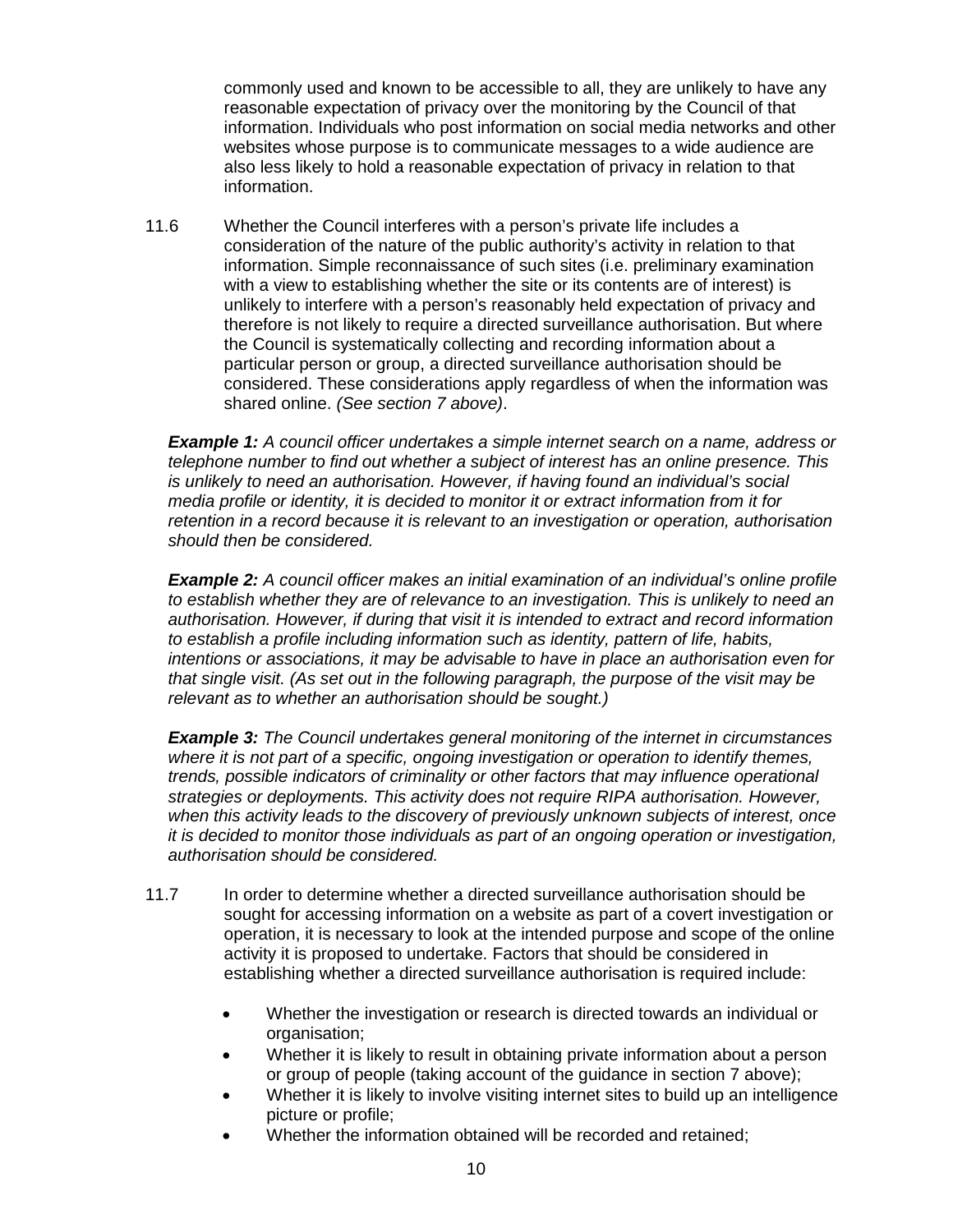- Whether the information is likely to provide an observer with a pattern of lifestyle;
- Whether the information is being combined with other sources of information or intelligence, which amounts to information relating to a person's private life;
- Whether the investigation or research is part of an ongoing piece of work involving repeated viewing of the subject(s);
- Whether it is likely to involve identifying and recording information about third parties, such as friends and family members of the subject of interest, or information posted by third parties, that may include private information and therefore constitute collateral intrusion into the privacy of these third parties.
- 11.8 Internet searches carried out by a third party on behalf of the Council, or with the use of a search tool, may still require a directed surveillance authorisation.

*Example: Researchers within a local authority using automated monitoring tools to search for common terminology used online for illegal purposes will not normally require a directed surveillance authorisation. Similarly, general analysis of data by local authorities either directly or through a third party for predictive purposes (e.g. identifying crime hotspots or analysing trends) is not usually directed surveillance. In such cases, the focus on individuals or groups is likely to be sufficiently cursory that it would not meet the definition of surveillance. But officers should be aware of the possibility that the broad thematic research may evolve, and that authorisation may be appropriate at the point where it begins to focus on specific individuals or groups. If specific names or other identifiers of an individual or group are applied to the search or analysis, an authorisation should be considered.*

## 12. **Intrusive Surveillance**

This is when it: -

- Is covert;
- Relates to anything taking place on residential premises or in any private vehicle;
- And, involves the presence of a person in the premises or in the vehicle or is carried out by a surveillance device in the premises/vehicle. Surveillance equipment mounted outside the premises will not be intrusive, unless the device consistently provides information of the same quality and detail as might be expected if they were in the premises/vehicle.

Residential premises includes any part of premises which are being occupied or used by any person, however temporarily, for residential purposes or otherwise as living accommodation. It includes hotel accommodation. However, common areas to which a person has access in connection with their use or occupation of accommodation are excluded from the definition of residential premises.

Examples of common areas of residential premises which are excluded would include:

• A communal stairway in a block of flats;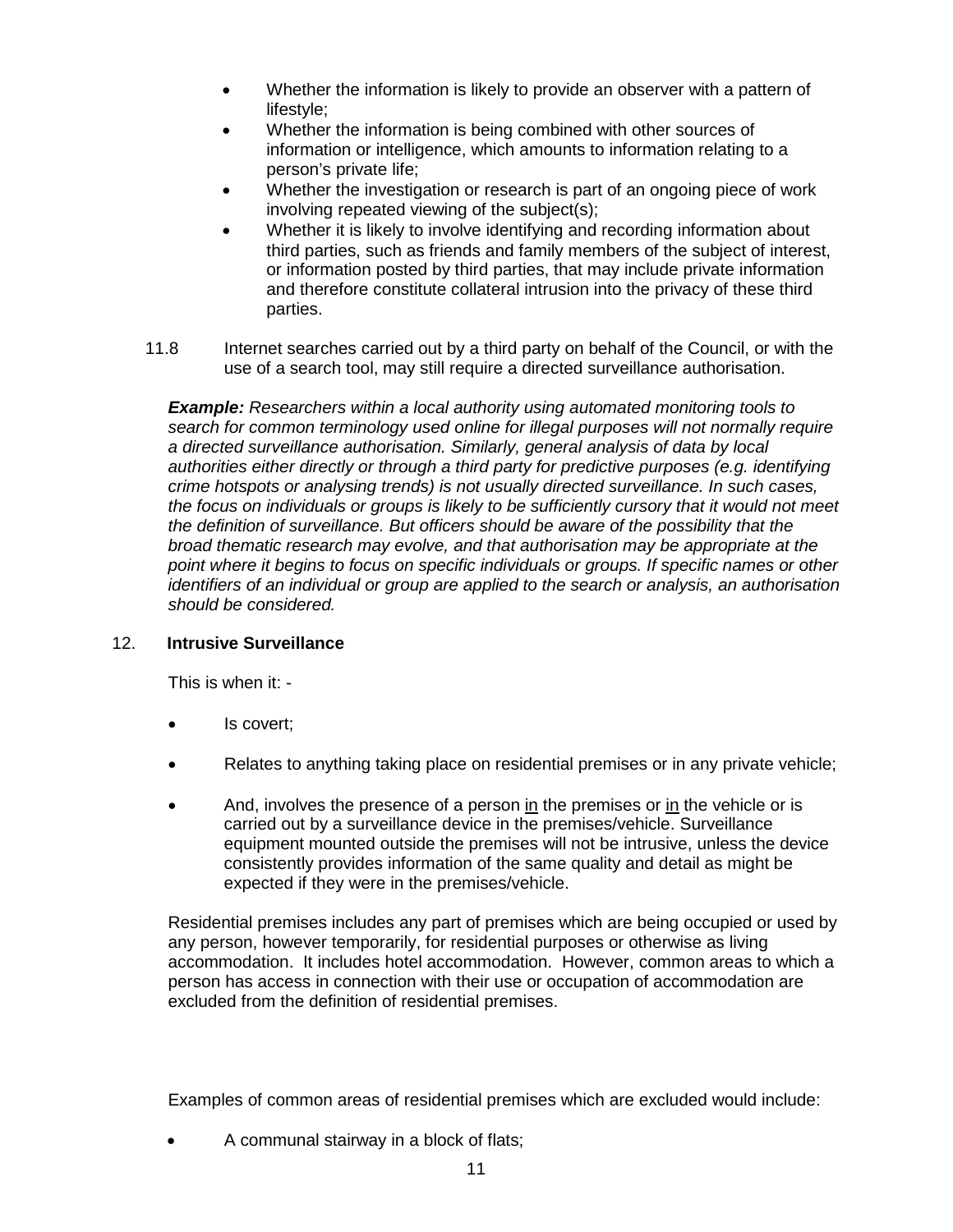- A hotel reception area or dining room;
- The front garden or driveway of premises readily visible to the public.

A private vehicle is any vehicle which is used primarily for the private purposes of the person who owns it or a person otherwise having the right to use it. This includes, for example, a company car, owned by a leasing company and used for business and pleasure by the employee of a company.

**Local authorities are not allowed to carry out intrusive surveillance and therefore no Council officer can authorise a covert surveillance operation if it involves intrusive surveillance as defined above.** 

## 13. **Where authorisation is not required**

Some surveillance activity does not constitute directed surveillance under RIPA and no directed surveillance authorisation can be obtained for such activity. Such activity includes:

- covert surveillance by way of an immediate response to events;
- covert surveillance as part of general observation activities;
- covert surveillance not relating to the statutory grounds specified by RIPA;
- overt use of CCTV;
- certain other specific situations (see point 17 below).

#### 14. **Immediate response**

Covert surveillance that is likely to reveal private information about a person but is carried out by way of an immediate response to events such that it is not reasonably practicable to obtain an authorisation under RIPA.

*Example: An authorisation would not be required where Council officers conceal themselves in order to observe an incident that they happen to come across where a person appears to be in the act of illegally dumping waste.* 

## 15. **General observation activities**

The general observation duties of Council officers do not require authorisation under the 2000 Act, whether covert or overt. Such general observation duties frequently form part of the legislative functions of the Council, as opposed to the pre-planned surveillance of a specific person or group of people. General observation duties may include monitoring of publicly accessible areas of the internet in circumstances where it is not part of a specific investigation or operation.

*Example 1: Intelligence suggests that a local shopkeeper is openly selling alcohol to underage customers, without any questions being asked. A trained employee or person engaged by the Council is deployed to act as a juvenile in order to make a purchase of alcohol. In these circumstances any relationship, if established at all, is likely to be so limited in regards to the requirements of the Act, that the Council may conclude that a CHIS authorisation is unnecessary. However, if the test purchaser is wearing recording equipment and is not authorised as a CHIS, or an adult is observing, consideration should be given to granting a directed surveillance authorisation.*

*Example 2: Local authority officers attend a car boot sale where it is suspected that counterfeit goods are being sold, but they are not carrying out surveillance of particular individuals and their intention is, through reactive policing, to identify and tackle*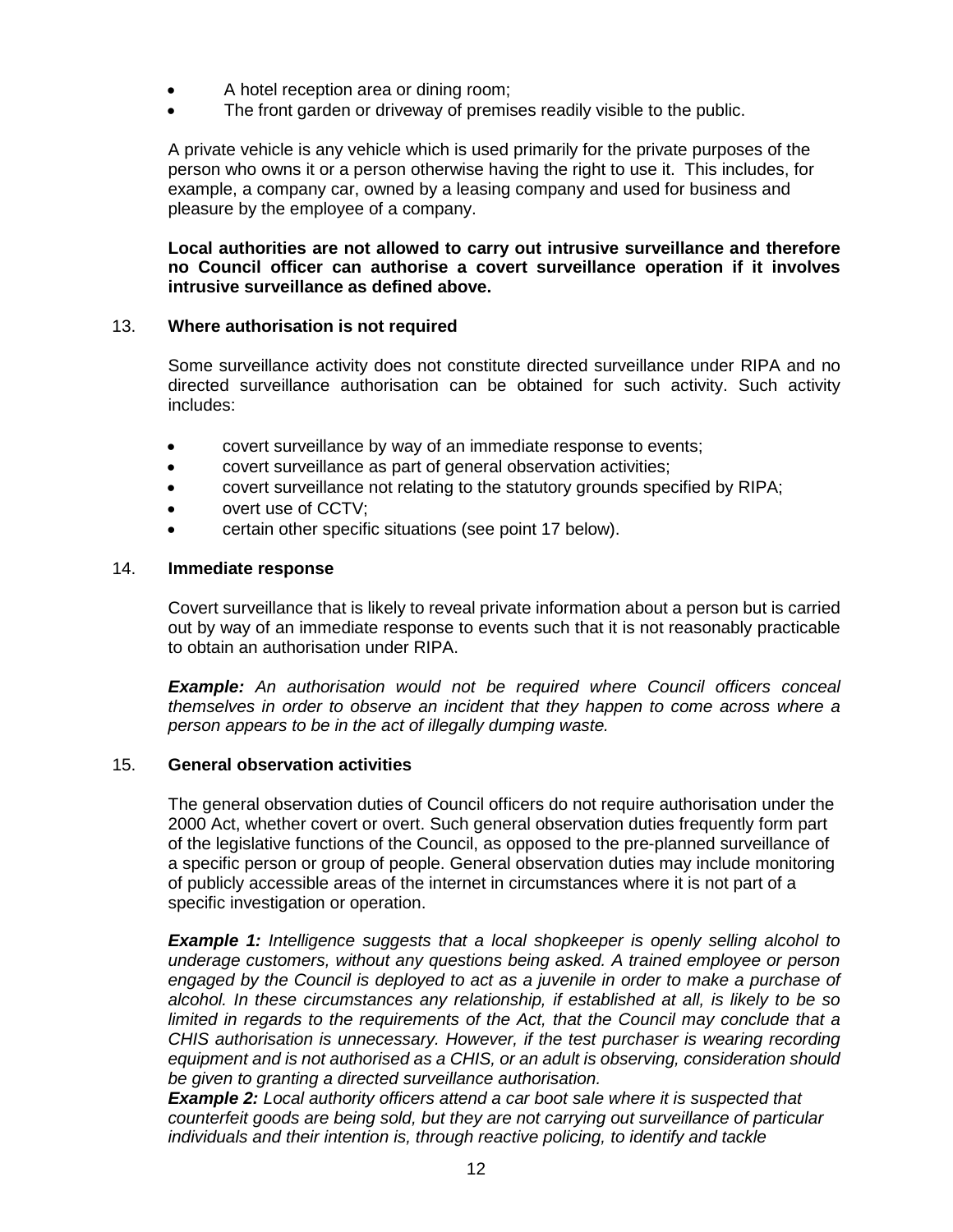*offenders. Again this is part of the general duties of the Council and the obtaining of private information is unlikely. A directed surveillance authorisation need not be sought.*

#### 16. **Not related to the prevention or detection of crime punishable by 6 months imprisonment, or more, or related to the underage sale of alcohol, tobacco or nicotine inhaling products.**

In the case of local authorities directed surveillance can only be authorised under RIPA if it is for the purpose of preventing or detecting crime where the offence is punishable by a term of imprisonment of 6 months, or more, or where it is related to the underage sale of alcohol or tobacco. Covert surveillance for any other general purposes should be conducted under other relevant legislation. A local authority can only use RIPA in relation to its 'core functions' i.e, the 'specific public functions' undertaken by a particular authority in contrast to the 'ordinary functions' undertaken by all authorities (e.g. employment issues).

*Example: A Council employee is off work due, he claims, to an injury sustained at work for which he is suing the Council. The employee's manager suspects the employee is exaggerating the seriousness of their injury and that they are, in fact, fit enough to come to work. The manager wishes to place the employee under covert surveillance outside of his normal work environment to establish that he is indeed fit for work and to gather evidence for disciplinary proceedings against the employee for deceiving the Council. Such surveillance, even though likely to result in obtaining private information, does not constitute directed surveillance under RIPA as it does not relate to the Council's core functions. It relates instead to the carrying out of its employment functions which are common to all authorities In order to undertake surveillance of this nature the Council would need to satisfy itself that it would not be contravening the Data Protection Act 2018 and the Council's own employment policies.*

#### 17. **CCTV**

The use of overt CCTV cameras by the council does not normally require an authorisation under RIPA. Members of the public should be made aware that such systems are in use. For example, by virtue of cameras or signage being clearly visible, through the provision of information and by undertaking consultation. Guidance on their operation is provided in the Surveillance Camera Code of Practice issued under the Protection of Freedoms Act 2012 ("the 2012 Act") and overseen by the Surveillance Camera Commissioner. The council should also be aware of the relevant Information Commissioner's code ("In the Picture – A Data Protection Code of Practice for Surveillance Cameras and Personal Information").

The Surveillance Camera code has relevance to overt surveillance camera systems (as defined at s29(6) of the 2012 Act) and which are operated in public places by the council. The 2012 Act places a statutory responsibility upon the council, to have regard to the provisions of the Surveillance Camera code, where surveillance is conducted overtly by means of a surveillance camera system in a public place in England and Wales.

The Surveillance Camera code sets out a framework of good practice that includes existing legal obligations, including the processing of personal data under the Data Protection Act 2018 and the councils duty to adhere to the Human Rights Act 1998. *Example: Overt surveillance equipment, such as town centre CCTV systems, is used to gather information as part of a reactive operation (e.g. to identify individuals who have committed criminal damage after the event). Such use does not amount to covert*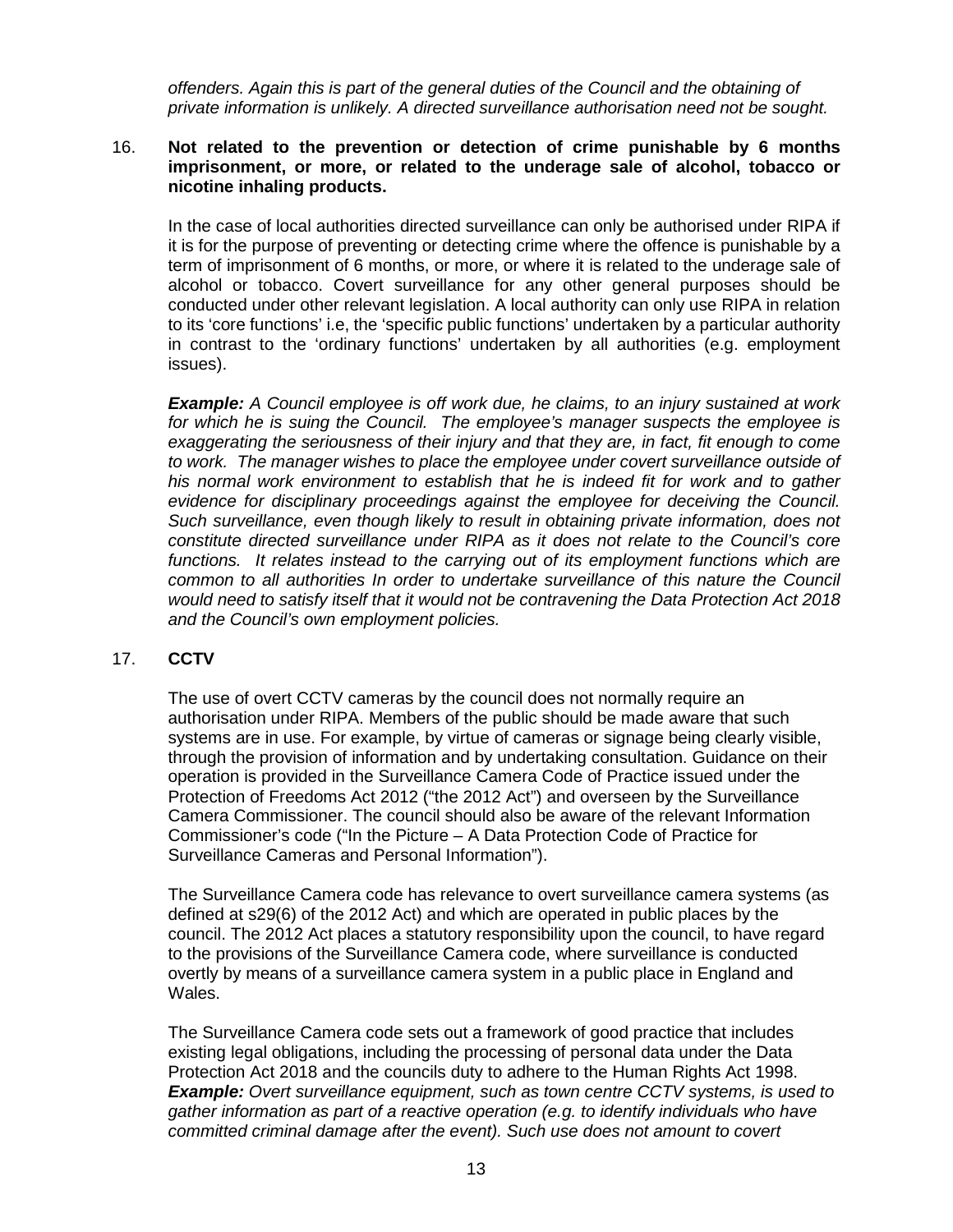*surveillance as the equipment was overt and not subject to any covert targeting. Use in these circumstances would not require a directed surveillance authorisation.*

However, where overt CCTV or other overt surveillance cameras are used in a covert and pre-planned manner as part of a specific investigation or operation, for the surveillance of a specific person or group of people, a directed surveillance authorisation should be considered. Such covert surveillance is likely to result in the obtaining of private information about a person (namely, a record of their movements and activities) and therefore falls properly within the definition of directed surveillance. The use of the CCTV or other overt surveillance cameras in these circumstances goes beyond their intended use for the general prevention or detection of crime and protection of the public.

*Example: A local police team receive information that an individual suspected of committing thefts from motor vehicles is known to be in a town centre area. A decision is taken to use the town centre CCTV system to conduct surveillance against that individual, such that he remains unaware that there may be any specific interest in him. This targeted, covert use of the overt town centre CCTV system to monitor and/or record that individual's movements should be considered for authorisation as directed surveillance.*

#### 18. **Specific situations where authorisation is not available**

There are specific activities that constitute neither directed nor intrusive surveillance and therefore do not require an authorisation under RIPA. The specific situations most relevant to the Council are:

- the overt or covert recording of an interview with a member of the public where it is made clear that the interview is entirely voluntary and that the interviewer is a Council officer. In such circumstances, whether the recording equipment is overt or covert, the member of the public knows that they are being interviewed by a Council Officer and that information gleaned through the interview has passed into the possession of the council;
- the covert recording of suspected noise nuisance's where the recording is of decibels only or constitutes non-verbal noise (such as music, machinery or an alarm), or the recording of verbal content is made at a level which does not exceed that which can be heard from the street outside or adjoining property with the naked ear. In the latter circumstance, the perpetrator would normally be regarded as having forfeited any claim to privacy.

## 19. **Examples of different types of Surveillance**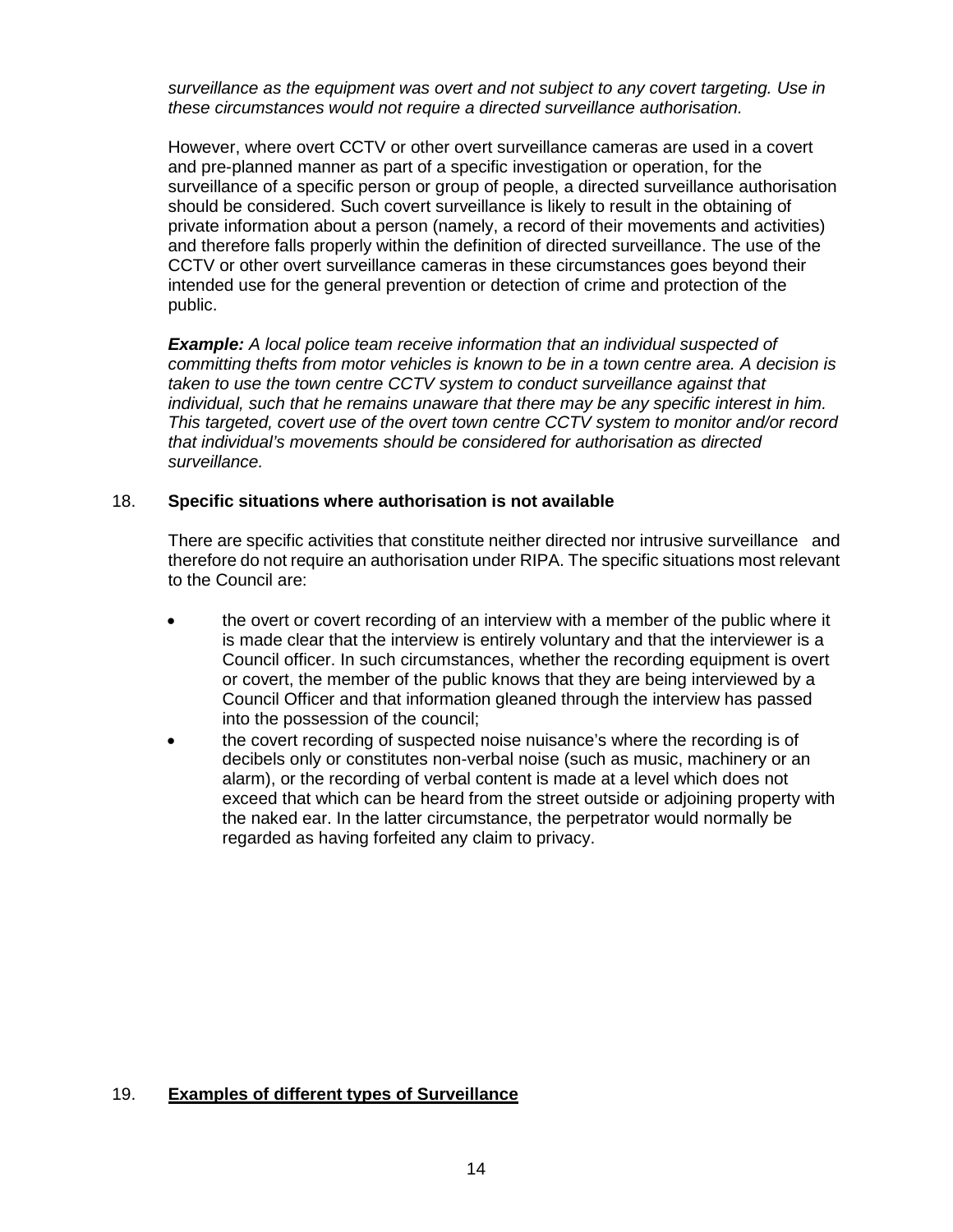| Type of                                                                                                           | <b>Examples</b>                                                                                                                                                                                                                                                                                                                                                                                                                                                                                                         |
|-------------------------------------------------------------------------------------------------------------------|-------------------------------------------------------------------------------------------------------------------------------------------------------------------------------------------------------------------------------------------------------------------------------------------------------------------------------------------------------------------------------------------------------------------------------------------------------------------------------------------------------------------------|
| <b>Surveillance</b>                                                                                               |                                                                                                                                                                                                                                                                                                                                                                                                                                                                                                                         |
| <b>Overt</b>                                                                                                      | Police Officer on patrol<br>$\overline{\phantom{a}}$<br>Signposted Town Centre CCTV cameras (in normal use)<br>$\overline{\phantom{a}}$<br>Recording noise coming from outside the premises after<br>the occupier has been warned that this will occur if the<br>noise persists.<br>Most test purchases (where the officer behaves no<br>differently from a normal member of the public).                                                                                                                               |
| Covert but not requiring<br>prior authorisation                                                                   | CCTV cameras providing general traffic, crime or public<br>safety information                                                                                                                                                                                                                                                                                                                                                                                                                                           |
| Directed (this is also<br>covert) must be RIPA<br>authorised.<br>This includes relevant<br>online covert activity | Officers follow an individual or individuals over a period,<br>to establish whether s/he is working when claiming<br>benefit; where the offence they are investigating is<br>punishable by a term of imprisonment of 6 months or<br>more.<br>Test purchases where the officer has a hidden camera or<br>other recording device to record information which might<br>include information about the private life of a shop-owner,<br>e.g. where s/he is suspected of selling alcohol or tobacco<br>to underage customers. |
| Intrusive - Council<br>cannot do this!                                                                            | Planting a listening or other device (bug) in a person's<br>$\overline{\phantom{a}}$<br>home or in their private vehicle.                                                                                                                                                                                                                                                                                                                                                                                               |

## **F. Conduct and Use of a Covert Human Intelligence Source (CHIS)**

## **Who is a CHIS?**

- 1. Someone who establishes or maintains a personal or other relationship for the covert purpose of helping the covert use of the relationship to obtain information. **In normal circumstances the Council will not consider the conduct or use a CHIS. If consideration is given to the conduct or use of a CHIS the Solicitor to the Council must be consulted first. The Council may seek the assistance of the Police to manage the CHIS.**
- 2. The Council is not required by RIPA to seek or obtain an authorisation just because one is available (see section 80 of RIPA). The use or conduct of a CHIS, however, can be a particularly intrusive and high risk covert technique, requiring dedicated and sufficient resources, oversight and management. Authorisation is therefore advisable where the Council intends to task someone to act as a CHIS, or where it is believed an individual is acting in that capacity and it is intended to obtain information from them accordingly. The Council must ensure that all use or conduct is:
	- necessary and proportionate to the intelligence dividend that it seeks to achieve;
	- in compliance with relevant Articles of the European Convention on Human Rights (ECHR), particularly Articles 6 and 8.
- 3. RIPA does not apply in circumstances where members of the public volunteer information to the Council as part of their normal civic duties, or to contact numbers set up to receive information.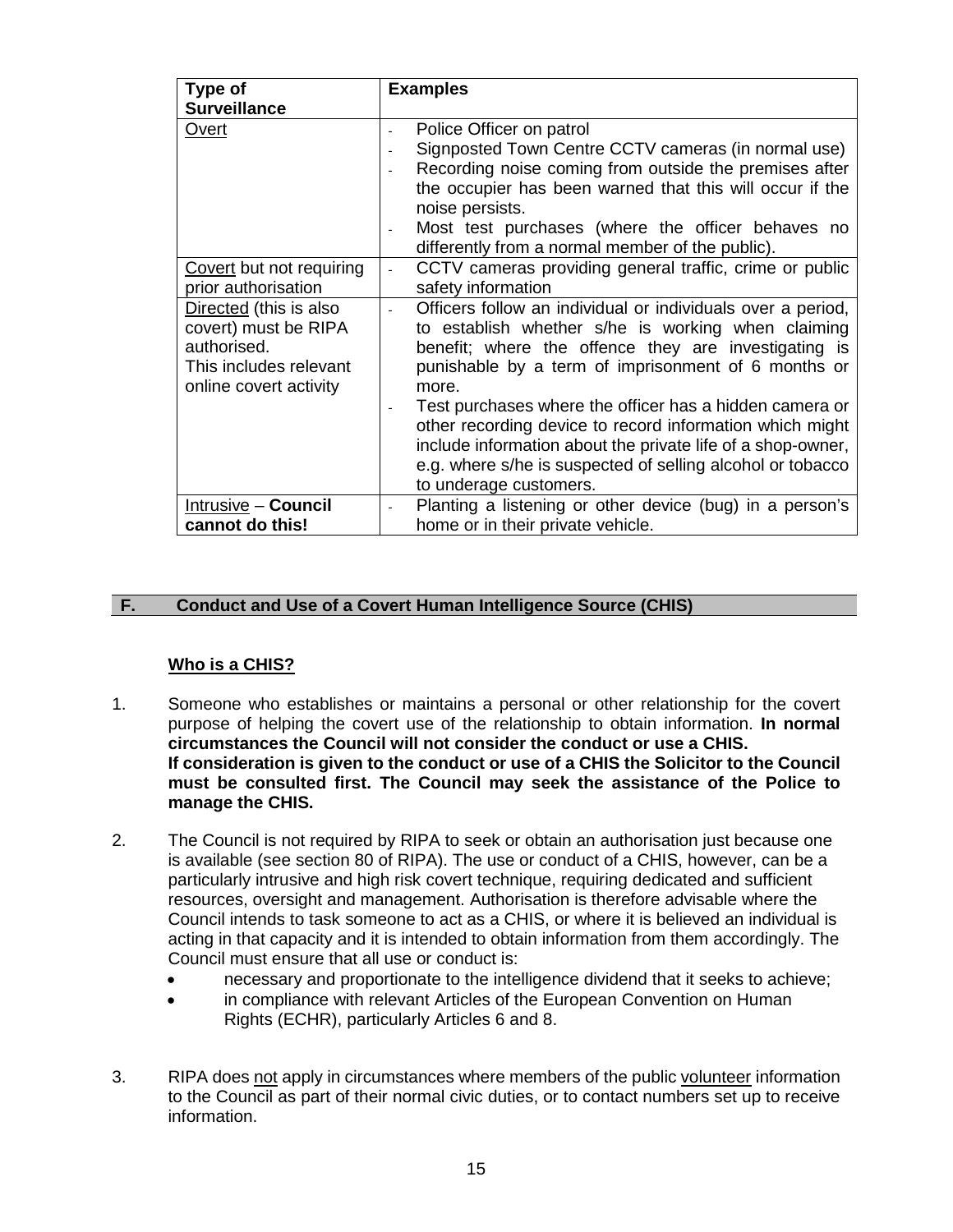4. Three Rivers DC does not normally ask informants to gather information on the Councils behalf as this may result in the informant forming a relationship with a subject; which could result in the informant becoming a CHIS.

# **What must be authorised?**

- 5. The conduct or use of a CHIS requires prior authorisation.
	- **Conduct** of a CHIS = Establishing or maintaining a personal or other relationship with a person for the covert purpose of (or is incidental to) obtaining and passing on information.
	- **Use** of a CHIS = Actions inducing, asking or assisting a person to act as a CHIS and the decision to use a CHIS in the first place.
- 6. **If a CHIS is used the RIPA procedures, detailed in this document, must be followed, including obtaining the approval of a Justice of the Peace.**
- 7. **Council Officers, and authorising officers, need to be clear that Online covert activity may also require the conduct and use of a CHIS.** *(See chapter E, section 11, para 11.2).*

## **Juvenile Sources**

8. Special safeguards apply to the use or conduct of juvenile sources (i.e. under 18 year olds). On no occasion can a child under 16 years of age be authorised to give information against his or her parents.

**Only the Chief Executive can authorise the use of Juvenile Sources, again such authorisation must be approved by a Justice of the Peace.**

## **Vulnerable Individuals**

- 9. A 'vulnerable individual' is a person who is or may be in need of community care services by reason of mental or other disability, age or illness and who is or may be unable to take care of himself or herself, or unable to protect himself or herself against significant harm or exploitation.
- 10. A vulnerable individual will only be authorised to act as a source in the most exceptional of circumstances.

**Only the Chief Executive can authorise the use of vulnerable individuals, again such authorisation must be approved by a Justice of the Peace.** 

## **Test Purchases**

11. Carrying out test purchases will not (as highlighted above) require the purchaser to establish a relationship with the supplier with the covert purpose of obtaining information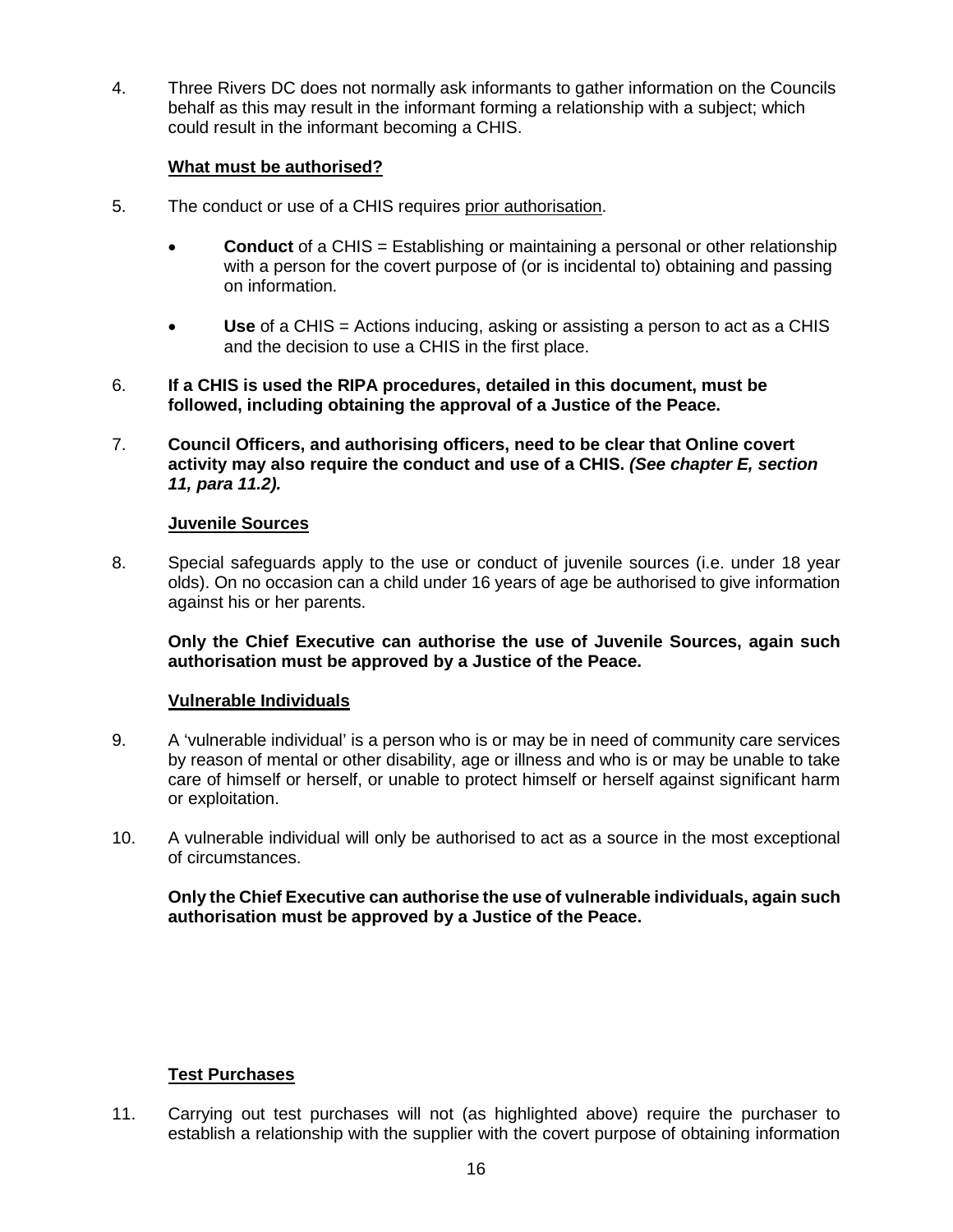and, therefore, the purchaser will not normally be a CHIS. For example, authorisation would not normally be required for test purchases carried out in the ordinary course of business (e.g. walking into a shop and purchasing a product over the counter).

12. By contrast, developing a relationship with a person in the shop, to obtain information about the seller's suppliers of an illegal product (e.g. illegally imported products) will require authorisation as a CHIS. Similarly, using mobile hidden recording devices or CCTV cameras to record what is going on in the shop will require authorisation as directed surveillance. A combined authorisation can be given for a CHIS and also directed surveillance.

#### **Anti-social behaviour activities (e.g. noise, violence, etc)**

- 13. Persons who complain about anti-social behaviour, and are asked to keep a diary, will not normally be a CHIS, as they are not required to establish or maintain a relationship for a covert purpose. Recording the level of noise (e.g. the decibel level) will not normally capture private information and, therefore, does not require authorisation.
- 14. Recording sound (with a DAT recorder) on private premises could constitute intrusive surveillance, unless it is done overtly. For example, it will be possible to record if the noisemaker is warned (preferably in writing) that this will occur if the level of noise continues.

#### **G. Authorising Officer Responsibilities**

- 1. The Solicitor to the Council will ensure that sufficient numbers of Authorising Officers are duly authorised to take action under the Corporate Policy & Procedures.
- 2. It will be the responsibility of Authorising Officers to ensure their relevant members of staff are suitably trained as 'Applicants' so as to avoid common mistakes appearing on forms for RIPA authorisations.
- 3. Authorising Officers will also ensure that staff who report to them follow the Corporate Policy & Procedures. Also that they do not undertake or carry out any form of surveillance without first complying with the requirements of the Corporate Policy & Procedures.
- 4. Authorising Officers must also pay particular attention to any health and safety issues that may be raised by any proposed surveillance activity. Under no circumstances, should an Authorising Officer approve any RIPA application unless, and until s/he is satisfied that a proper risk assessment has been carried out and the health and safety of Council employees/agents are suitably addressed and/or risks minimised, so far as is possible. If an Authorising Officer is in any doubt, s/he should obtain prior guidance on the same from his/her manager, the Council's Corporate Health & Safety Adviser or the Solicitor to the Council.
- 5. Authorising Officers must obtain authorisation from a Justice of the Peace (Magistrate) before any Directed Surveillance, or the conduct or use of a CHIS, can be undertaken.

# **H. Authorisation Procedures**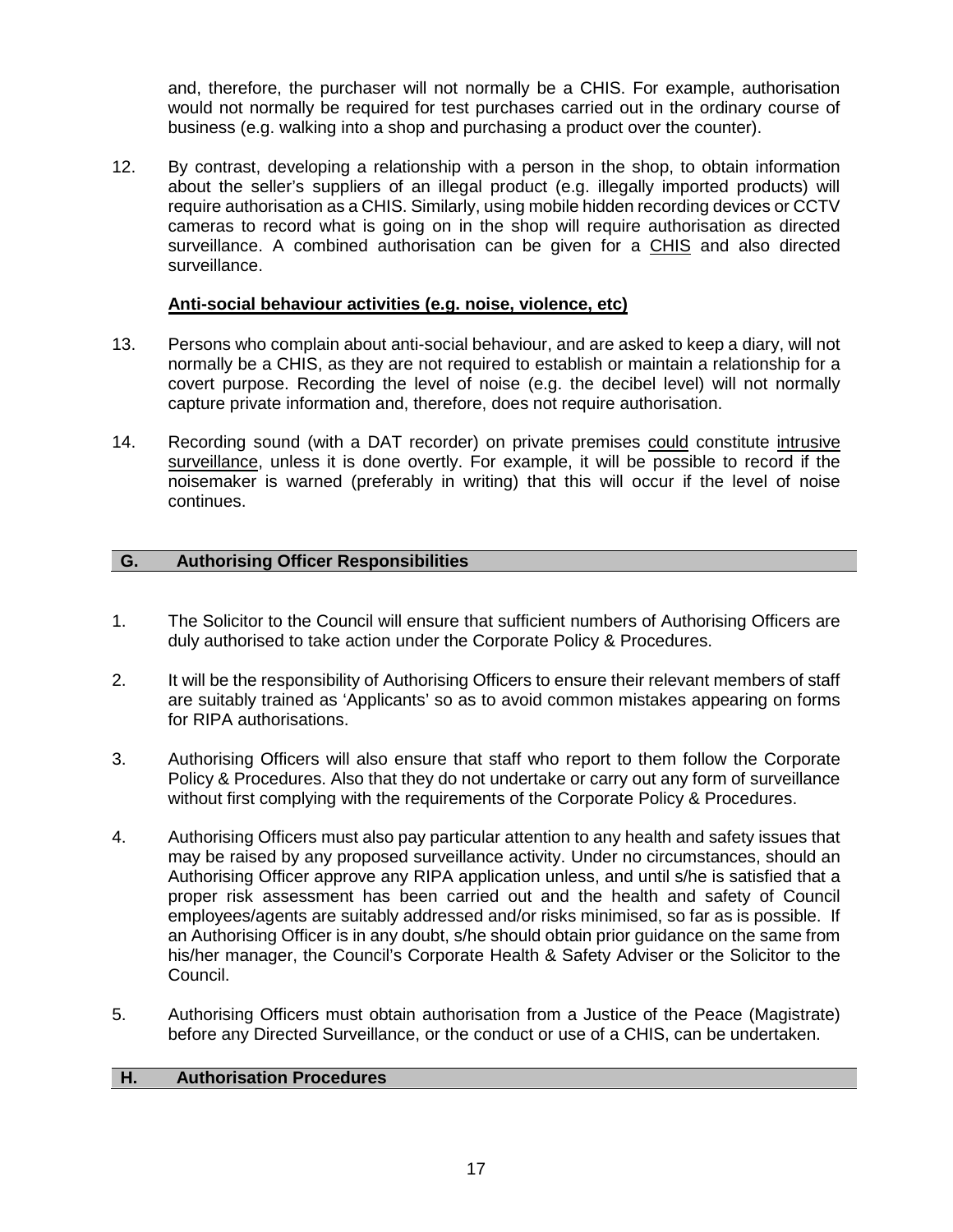1. Directed surveillance and the use of a CHIS can only be lawfully carried out if properly authorised, and in strict accordance with the terms of the authorisation. **Appendix 2**  provides a flow chart of process from application consideration to recording of information.

## **Authorising Officers**

2. Forms can only be signed by the Authorising Officers named in **Appendix 1**.

## **Only the Chief Executive can authorise an application for directed surveillance when confidential information is likely to be acquired.**

**Appendix 1** will be kept up to date by the Solicitor to the Council, and added to as needs require. If a Chief Officer wishes to add, delete or substitute a post, s/he must refer such request to the Solicitor to the Council for consideration, as necessary. The Solicitor to the Council is authorised to add, delete or substitute posts listed in **Appendix 1**.

- 3. Authorisations under RIPA are separate from delegated authority to act under the Council's Constitution. RIPA authorisations are for specific investigations only, and must be renewed or cancelled once the specific surveillance is complete or about to expire. **The authorisations do not lapse with time!**
- 4. The Solicitor to the Council will monitor applications recorded on the central register.

## **Application Forms**

5. Only the approved RIPA forms named in this document and found on the Council's intranet must be used.

#### 6. **Directed Surveillance and use of Covert Human Intelligence forms**

- Form RIP 1 **Application** for Authority for Directed Surveillance
- Form RIP 2 **Renewal** of Directed Surveillance Authority<br>Form RIP 3 **Cancellation** of Directed Surveillance
- Form RIP 3 **Cancellation** of Directed Surveillance<br>Form RIP 4 **Review** of Directed Surveillance
- **Form RIP 4 Review of Directed Surveillance**<br>Form RIP 5 Application for use of Covert Hu
- Form RIP 5 **Application** for use of Covert Human Intelligence Source
- Form RIP 6 **Renewal** of authorisation for use of Covert Human Intelligence Source<br>Form RIP 7 **Cancellation** of Covert Human Intelligence Source
- Form RIP 7 **Cancellation** of Covert Human Intelligence Source<br>Form RIP 8 **Review** of use of Covert Human Intelligence Source
- **Review** of use of Covert Human Intelligence Source

## **Grounds for Authorisation**

- 7. Directed Surveillance (form RIP 1) can be authorised by the Council only on the following ground: -
	- To prevent or detect criminal offences that are either punishable, whether on summary conviction or indictment, by a maximum term of at least 6 months imprisonment **or** are related to the underage sale of alcohol and tobacco or nicotine inhaling products.

## **Assessing the Application Form**

8. Before an Authorising Officer signs a Form, **s/he must**: -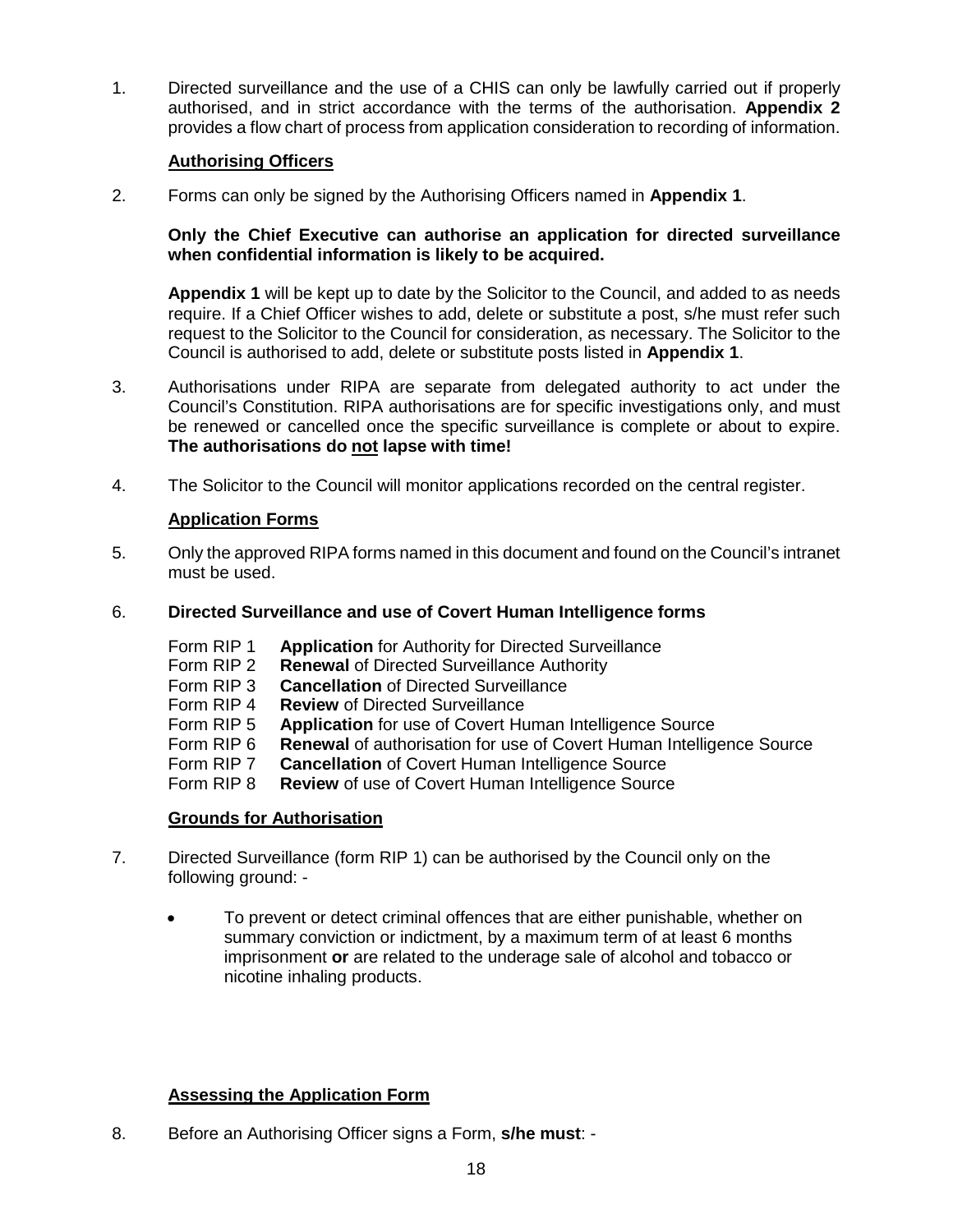- (a) Have due regard for RIPA, the Home Office revised Codes of Practice, the Human Rights Act 1998, this Corporate Policy & Procedures Document and any other guidance issued, from time to time, by the Solicitor to the Council on such matters;
- (b) Satisfy his/herself that the RIPA authorisation is:
	- (i) **in accordance with the law**;
	- (ii) **necessary** in the circumstances of the particular case on the grounds mentioned above; **and**
	- (iii) **proportionate** to what it seeks to achieve.
- (c) 'Proportionate' means the Authorising Officer must believe that intruding upon someone's privacy through surveillance is proportionate to the desired outcome taking into account the size of the problem as against the breach of privacy

In assessing whether or not the proposed surveillance is proportionate, the Authorising Officer must be satisfied that the application form demonstrates that every other reasonable means of gathering the information has been considered and explains why the alternative means considered would not be likely to achieve the desired outcome. The Authorising Officer must also be satisfied that the proposed method of surveillance is the least intrusive.

The proportionality test is explained in more detail in Section C paragraph 8.

The Authorising Officer must in each case follow the "five Ws" (i.e, who, what, where, when and why) incorporated into the forms to make clear what is being authorised. They must also explain how and why they are satisfied that the proposed action is both **necessary** and **proportionate**. It is not enough simply to state that it is so – the reasons **why** it is so must be given.

Every question on the application form must be dealt with fully, following the prompts which are now incorporated in the forms.

- (d) Take into account the risk of accidental intrusion into the privacy of persons other than the specified subject of the surveillance (**Collateral Intrusion**). Measures must be taken wherever practicable to avoid or minimise (so far as is possible) collateral intrusion and the matter may be an aspect of determining proportionality;
- (e) Set a date for review of the authorisation and enter it on the Central Register. The Authorising Officer is responsible for ensuring that key dates are adhered to.
- (f) Allocate a Unique Reference Number (URN) for the application as follows: -. Year / Service / Number of Application
- (g) Seek approval to the authorisation from a Justice of the Peace (Magistrate)
- (h) Ensure that any RIPA Service Register is duly completed, and that a copy of the RIPA Forms (and any review/cancellation of the same) are recorded on the Corporate Central Register, **within 1 week of the relevant authorisation, review, renewal, cancellation or rejection**.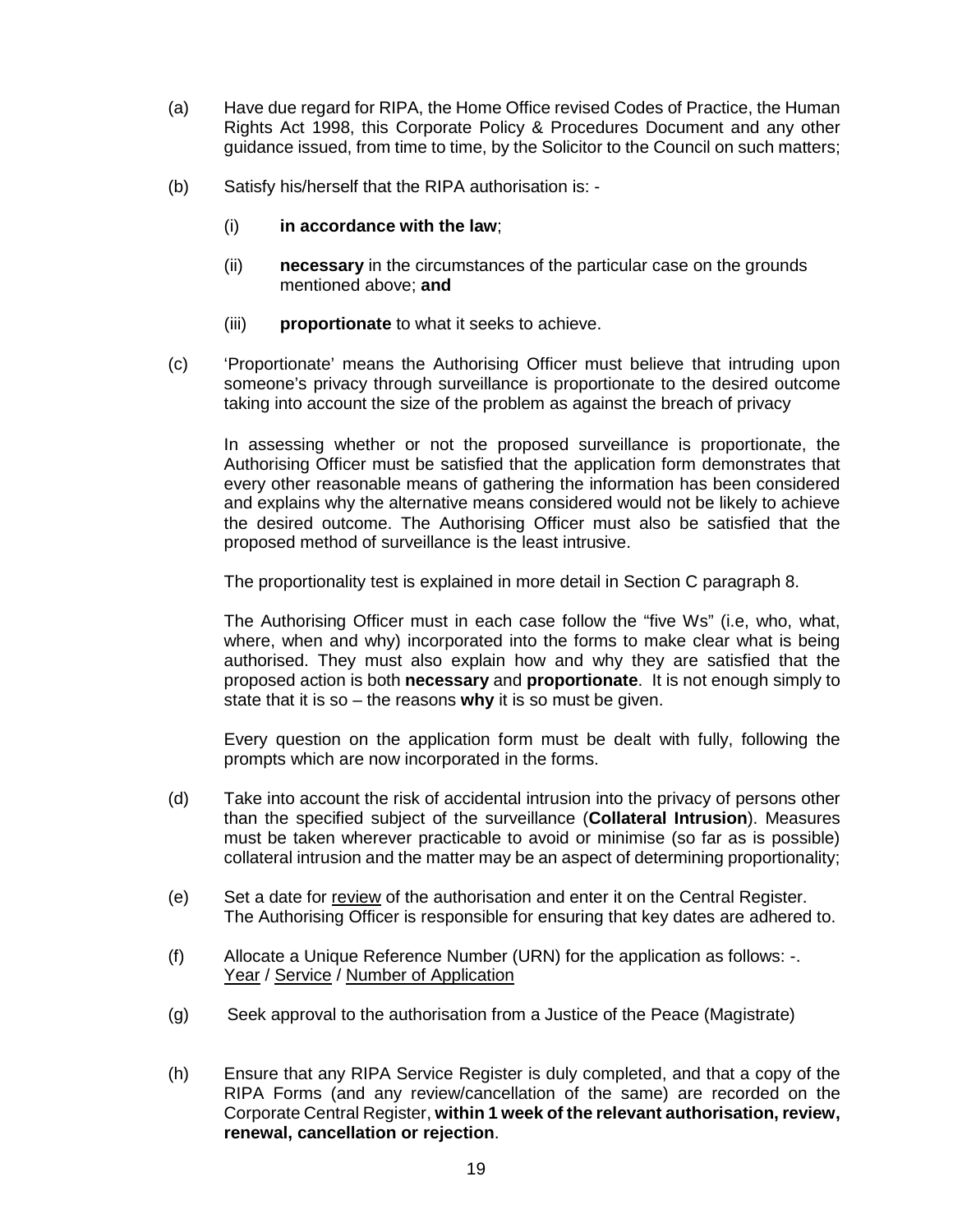# **Additional Safeguards when Authorising a CHIS**

- 9. When authorising the conduct or use of a CHIS, the Authorising Officer **must also: -**
	- (a) be satisfied that the **conduct** and/or **use** of the CHIS is proportionate to what is sought to be achieved;
	- (b) be satisfied that **appropriate arrangements** are in place for the management and oversight of the CHIS and this must address health and safety issues, and any risk to the CHIS arising should their role in the investigation be revealed, through a risk assessment;
	- (c) consider the likely degree of intrusion of all those potentially affected;
	- (d) consider any adverse impact on community confidence that may result from the use or conduct or the information obtained; and
	- (e) ensure **records** containing particulars are not available except on a need to know basis.
	- (f) **The requirements of s.29(5) RIPA and the Regulation of Investigatory Powers (Source Records) Regulations 2000 (SI: 2000/2725) must be considered and applied when authorising the use of a CHIS. Contact the Solicitor to the Council for advice on the requirements if required.**

## **Duration**

- 10. The authorisation **must be reviewed in the time stated (which can be any time stated in the application) and cancelled** once it is no longer needed. The 'authorisation' to carry out/conduct the surveillance lasts for a maximum of 3 months (from authorisation) for Directed Surveillance and 12 months (from authorisation) for a CHIS (or 4 months for a juvenile CHIS). However, whether the surveillance is carried out/conducted or not, in the relevant period, does not mean the 'authorisation' is 'spent'. In other words, **the authorisations do not expire and remain 'live' until cancelled!** The authorisations must be reviewed and/or cancelled (once they are no longer required)!
- 11. Authorisations can be renewed in writing before the maximum period has expired. The Authorising Officer must consider the matter afresh, including taking into account the benefits of the surveillance to date, and any collateral intrusion that has occurred. The Authorising Officer must still be satisfied that the surveillance is still necessary and proportionate.
- 12. A renewal must be approved by a JP in the same way as an original application.

#### **I. Working With / Through Other Agencies**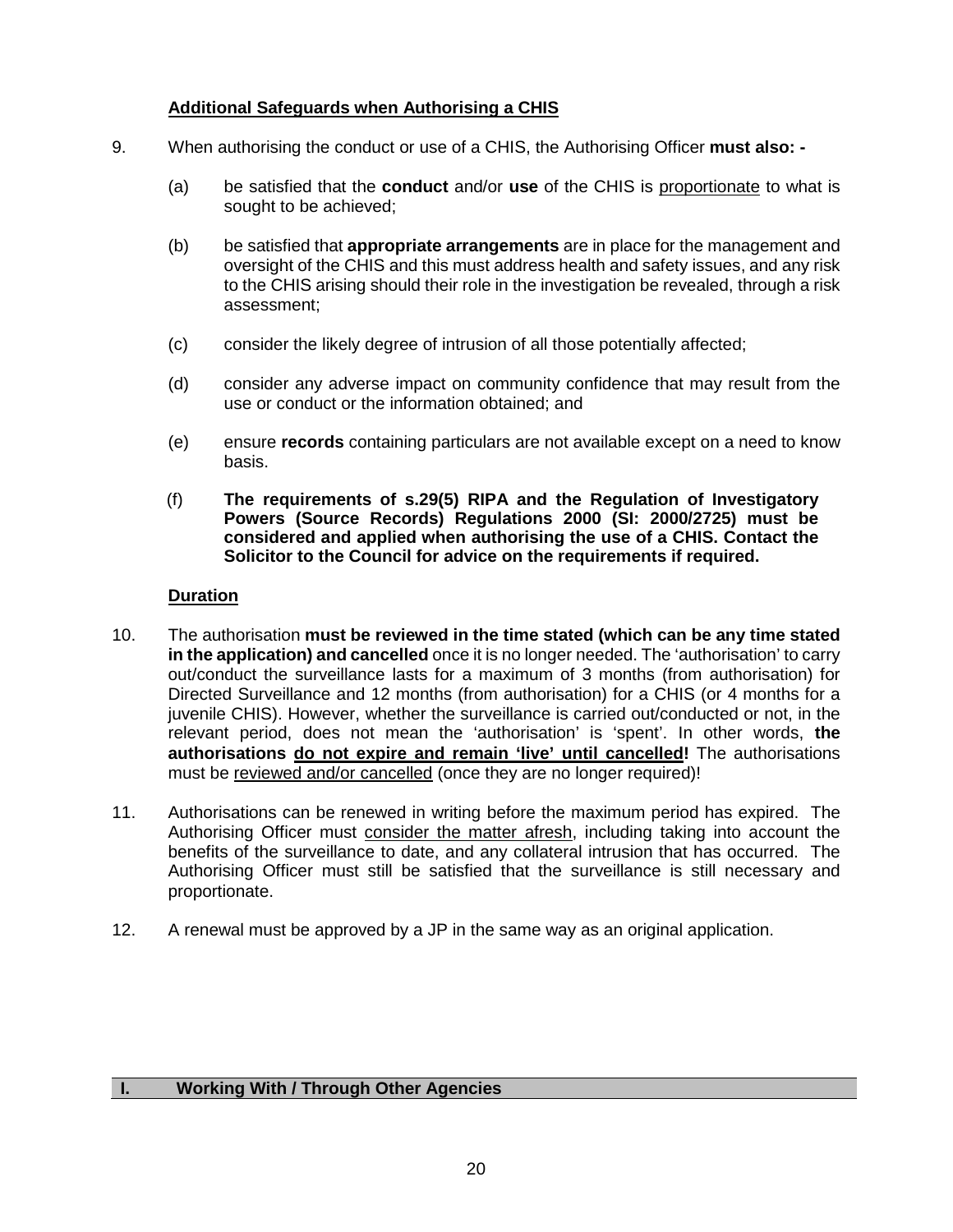- 1. When some other agency has been instructed on behalf of the Council to undertake any action under RIPA, this document and the forms in it must be used (as per normal procedure) and the agency advised or kept informed, as necessary, of the various requirements. They must be made aware explicitly what they are authorised to do.
- 2. When some other agency (e.g. Police, HMRC, Home Office, etc): -
	- (a) wish to use the Council's resources (e.g. CCTV surveillance systems), that agency must use its own RIPA procedures and, before any officer agrees to allow the Council's resources to be used for the other agency's purposes, s/he must obtain a copy of that agency's RIPA authorisation for the record (a copy of which must be passed to the Solicitor to the Council for the Central Register) and/or relevant extracts from the same which are sufficient for the purposes of protecting the Council and the use of its resources;
	- (b) wish to use the Council's premises for their own RIPA action, the officer should, normally, co-operate with the same, unless there are security or other good operational or managerial reasons as to why the Council's premises should not be used for the agency's activities. Suitable insurance or other appropriate indemnities may be sought, if necessary, from the other agency for the Council's co-operation in the agent's RIPA operation. In such cases, however, the Council's own RIPA forms should not be used as the Council is only 'assisting' not being 'involved' in the RIPA activity of the external agency.
- 3. In terms of 2(a), if the Police or other Agency wish to use Council resources for general surveillance, as opposed to specific RIPA operations, an appropriate letter requesting the proposed use, extent of remit, duration, who will be undertaking the general surveillance and the purpose of it must be obtained from the Police or other Agency before any Council resources are made available for the proposed use.
- 4. **If in doubt, please consult with the Solicitor to the Council at the earliest opportunity.**

## **J. Record Management**

1. **The Council must keep a detailed record of all authorisations, renewals, cancellations, rejections, and errors, and a Central Register of all Authorisation Forms will be maintained and will be monitored by the Solicitor to the Council.**

# 2*.* **Records Maintained**

The following documents must be retained by the each Authorising Officer for such purposes;

- a copy of the forms together with any supplementary documentation and notification of the approval given by the Authorising Officer and warrant obtained from the Magistrate; to include the date the authorisation and warrant granted and the name and job title of the authorising officer. A brief description of the investigation and the names of those being surveilled if known;
- a record of the period over which the surveillance has taken place;
- the frequency of reviews prescribed by the Authorising Officer;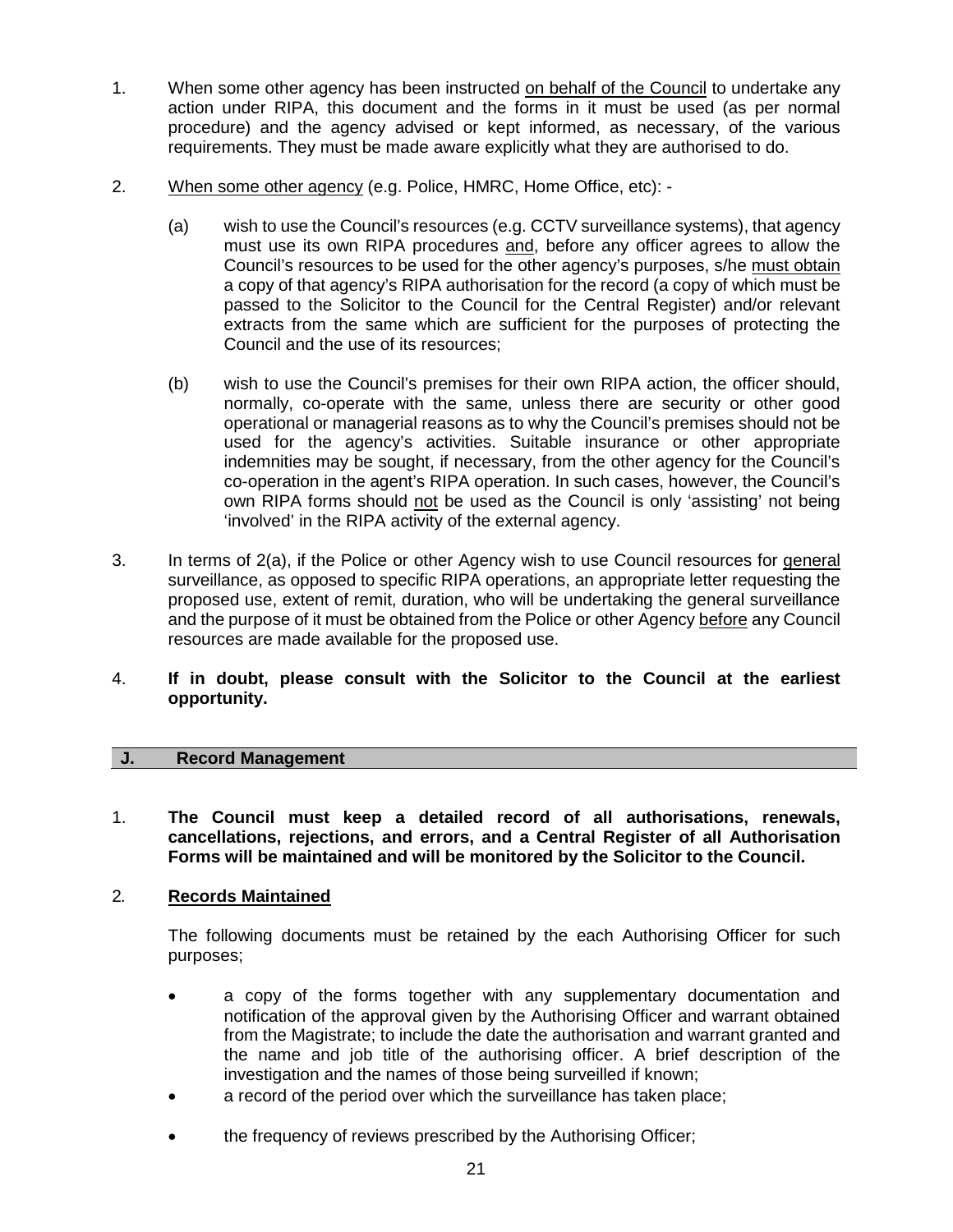- a record of the result of each review of the authorisation;
- a copy of any renewal of an authorisation and warrant obtained from the Magistrate, together with the supporting documentation submitted when the renewal was requested;
- the date and time when any instruction was given by the Authorising Officer;
- Date authorisation cancelled
- Date of any refusal to grant and authorisation.
- Any errors (i.e. failures to obtain an authorisation when one was required)
- the Unique Reference Number for the authorisation (URN).
- 3. Each form will have a URN. The Authorising Officer will issue the relevant URN to Applicants. The cross-referencing of each URN takes place within the forms for inspection purposes. Rejected forms will also have URN's.

# **Central Register maintained by the Solicitor to the Council**

- 4. Authorising Officers must place details of each application on the Central Register, within 1 week of the authorisation, review, renewal, cancellation or rejection. The Solicitor to the Council will monitor the same and give appropriate guidance, from time to time, or amend this document, as necessary.
- 5. The Council will retain records for a period of at least three years from the ending of the authorisation. The Investigatory Powers Commissioner (IPC) can inspect the Council's policies and procedures, and individual authorisations.
- 6. Any errors; that is failures to obtain authorisation when an authorisation should have been obtained need to be notified to the Solicitor to the Council within one working day of it becoming apparent that an error has been made. They should also be logged on the central register. The Solicitor to the Council will investigate and will no later than 10 working days after the error having become apparent will notify the Investigatory Powers Commissioner.
- 7. The Solicitor to the Council will undertake a regular review of all errors and provide advice and guidance on how to avoid continuing occurrences.

## **Retention and Destruction of Evidence**

- 8. Where evidence gathered from surveillance could be relevant to future or pending court proceedings, it should be retained in accordance with established disclosure requirements for a suitable period, commensurate to any subsequent review. Particular attention should be paid to the Criminal Procedure and Investigations Act 1996 which requires evidence gathered in criminal investigations to be recorded and retained.
- 9. All private information obtained during the course of a directed surveillance should be maintained securely and only be made available to officers entitled to view it in order to undertake their investigation, or for the purposes of conducting criminal proceedings.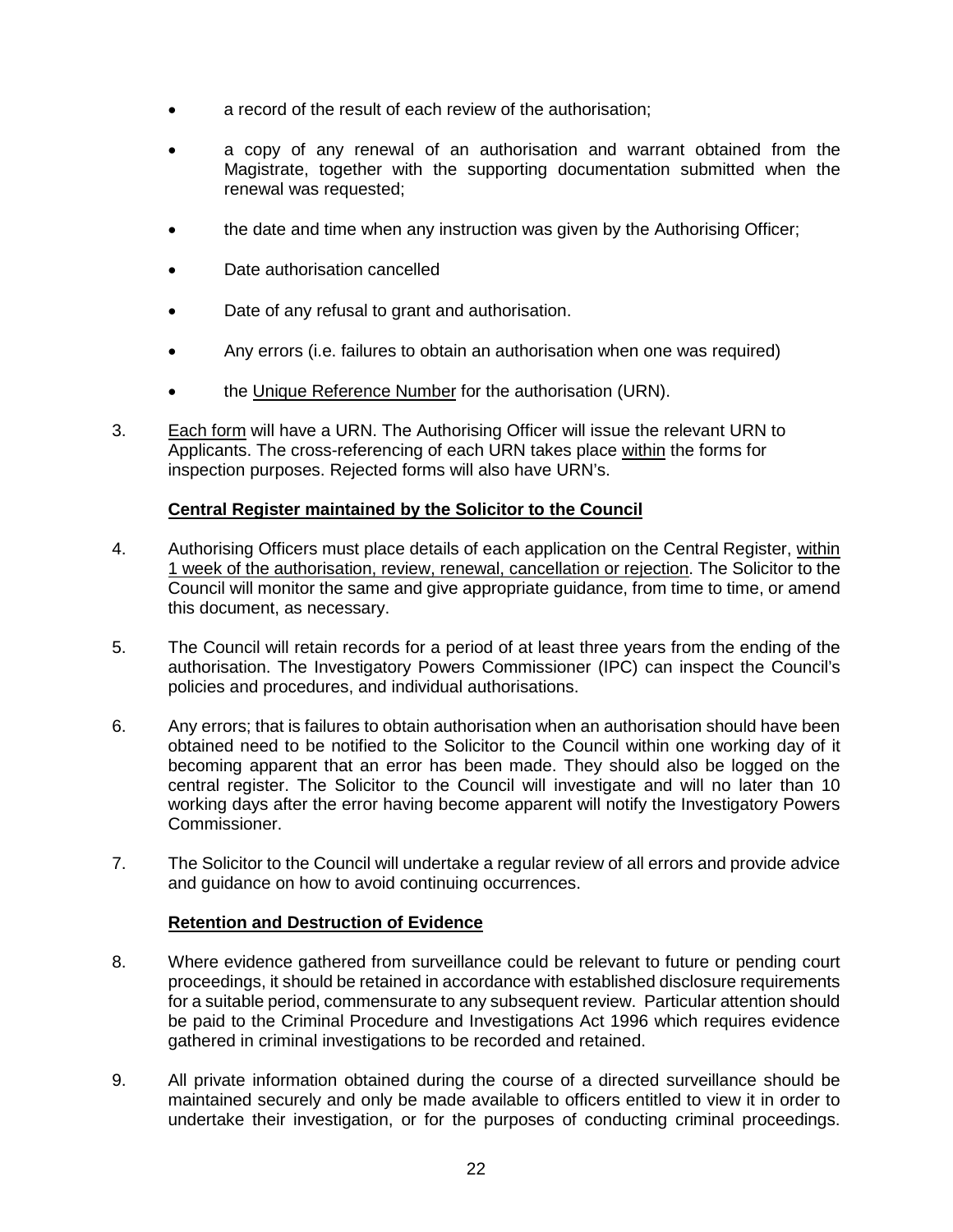Officers handling private information should familiarize themselves with Home Office codes of practice on the handling of such information; See chapter 9 of the Covert Surveillance and Property Interference Code of Practice, and chapter 8 of the Covert Human Intelligence Sources Code of Practice. [https://www.gov.uk/government/publications/covert-surveillance-and-covert-human](https://www.gov.uk/government/publications/covert-surveillance-and-covert-human-intelligence-sources-codes-of-practice)[intelligence-sources-codes-of-practice](https://www.gov.uk/government/publications/covert-surveillance-and-covert-human-intelligence-sources-codes-of-practice)

#### **K. Concluding Remarks of the Solicitor to the Council**

- 1. Where there is an interference with the right to respect for private life and family guaranteed under Article 8 of the European Convention on Human Rights, and where there is no other source of lawful authority for the interference, or if it is held not to be necessary or proportionate to the circumstances, the consequences of not obtaining or following the correct authorisation procedure set out in RIPA and this document, may be that the action (and the evidence obtained) will be held to be unlawful by the Courts pursuant to Section 6 of the Human Rights Act 1998.
- 2. Obtaining an authorisation under RIPA and following this document, will ensure, therefore, that the action is carried out in accordance with the law and subject to stringent safeguards against abuse of anyone's human rights.
- 3. Authorising Officers must exercise their minds every time they are asked to sign a form. They must never sign or rubber stamp forms without thinking about their personal and the Council's responsibilities.
- 4. Any boxes not needed on the form(s) must be clearly marked as being 'NOT APPLICABLE', 'N/A' or a line put through the same. Great care must also be taken to ensure accurate information is used and is inserted in the correct boxes. Reasons for any refusal of an application must also be kept on the form and the form retained for future inspections.
- 5. For further advice and assistance on RIPA, please contact the Council's Solicitor to the Council (who is also the Council's Monitoring Officer). The Solicitor to the Council will also act as Senior Responsible Officer (SRO)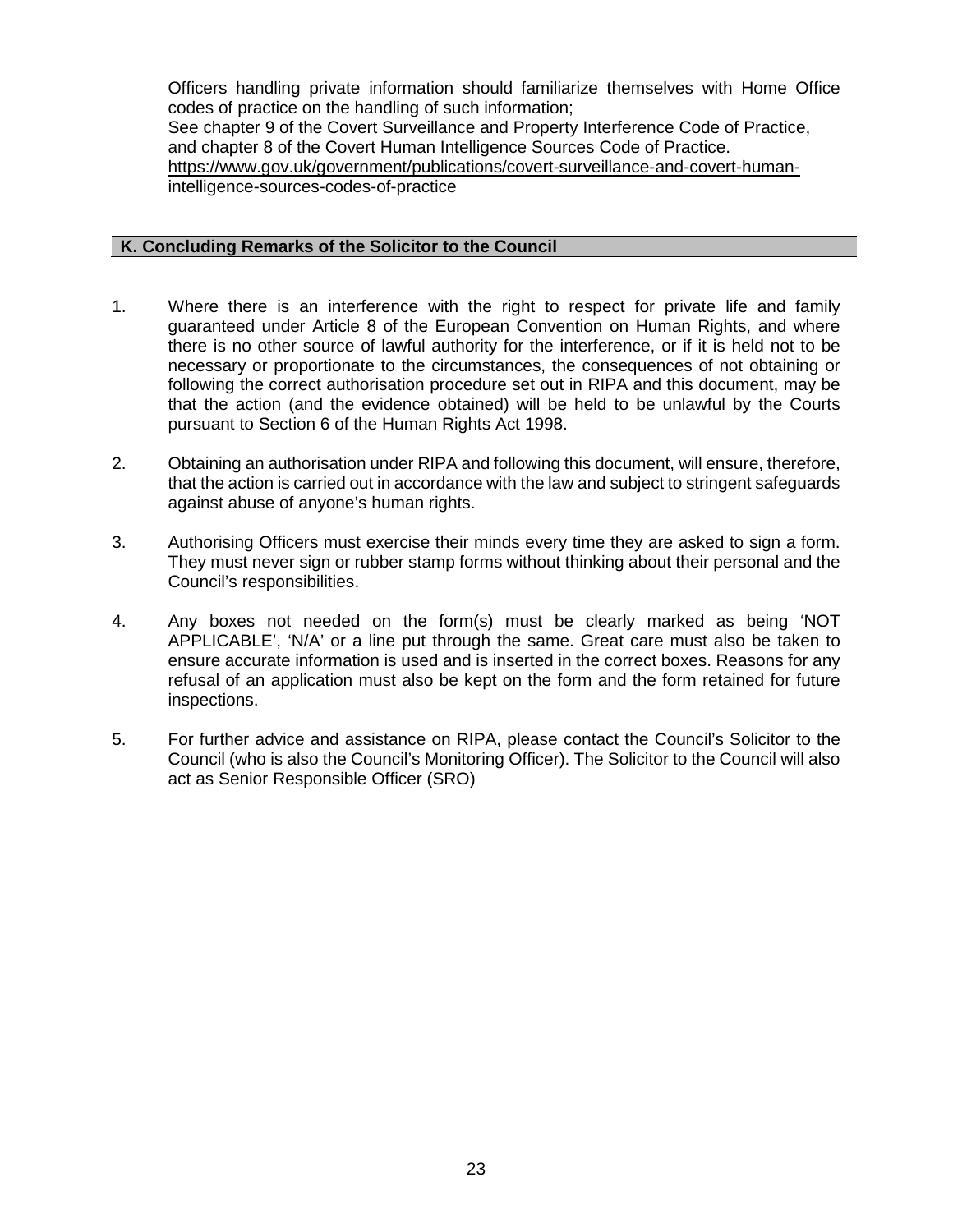# **Appendix 1 – List of Authorising Officer Posts**

| <b>Officer</b>                                                              |  |  |
|-----------------------------------------------------------------------------|--|--|
|                                                                             |  |  |
| <b>Chief Executive</b> (only where confidential information is likely to be |  |  |
| acquired, or where it is proposed to use juveniles or vulnerable persons    |  |  |
| as covert human intelligence sources)                                       |  |  |
|                                                                             |  |  |
| <b>Director of Community and Environmental Services</b>                     |  |  |
|                                                                             |  |  |
|                                                                             |  |  |
| <b>Head of Regulatory Services</b>                                          |  |  |
|                                                                             |  |  |
|                                                                             |  |  |
| <b>Head of Finance (Financial Shared Services)</b>                          |  |  |
|                                                                             |  |  |
| <b>Head of Community Services</b>                                           |  |  |
|                                                                             |  |  |
|                                                                             |  |  |
|                                                                             |  |  |
|                                                                             |  |  |

#### **Important Notes**

- **A.** Only the Chief Executive is authorised to sign forms relating to Juvenile Sources and Vulnerable Individuals *(See chapter F).*
- **B.** If the Chief Executive wishes to add, delete or substitute a post, s/he must refer such request to the Solicitor to the Council for consideration, as necessary.
- **C.** If in doubt, ask the Solicitor to the Council BEFORE any directed surveillance and/or CHIS application is authorised, renewed, rejected or cancelled.